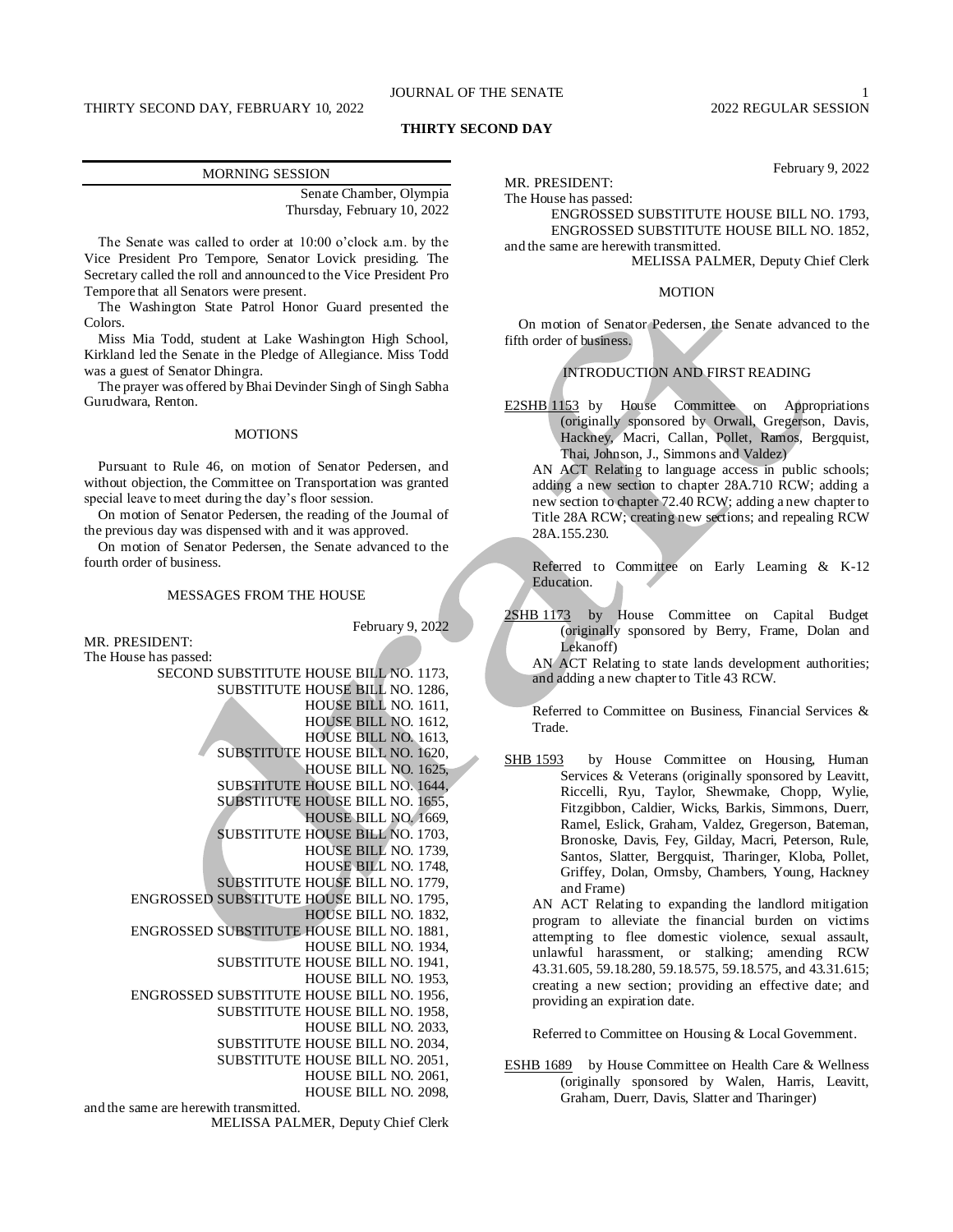AN ACT Relating to exempting biomarker testing from prior authorization for patients with late stage cancer; and adding a new section to chapter 48.43 RCW.

Referred to Committee on Health & Long Term Care.

ESHB 1699 by House Committee on Appropriations (originally sponsored by Bergquist, Volz, Ryu, Leavitt, Chase, Robertson, Graham, Springer, Sells, Valdez, Dolan, Paul, Callan, Gilday, Goodman, Taylor, Macri, Ramos, Santos, Pollet, Griffey, Riccelli, Frame and Kloba)

AN ACT Relating to permitting individuals retired from the public employees retirement system, the teachers retirement system, and the school employees retirement system additional opportunities to work for a school district for up to 1,040 hours per school year while in receipt of pension benefits until July 1, 2025; amending RCW 41.32.570, 41.32.802, 41.32.862, 41.35.060, and 41.40.037; repealing RCW 41.35.065 and 41.32.068; and declaring an emergency.

Referred to Committee on Ways & Means.

SHB 1701 by House Committee on Appropriations (originally sponsored by Bergquist, MacEwen, Sells, Bateman, Graham, Fitzgibbon, Callan, Peterson, Sullivan, Pollet, Maycumber and Ormsby)

AN ACT Relating to law enforcement officers' and firefighters' retirement system benefits; amending RCW 41.26.420, 41.26.463, 41.45.155, 41.45.158, 41.45.0604, and 41.26.802; adding a new section to chapter 41.26 RCW; and creating a new section.

Referred to Committee on Ways & Means.

SHB 1703 by House Committee on Appropriations (originally sponsored by Orwall, Boehnke, Ryu, Paul, Dolan, Graham, Goodman, Griffey, Leavitt, Harris-Talley and Frame)

AN ACT Relating to the modernization of the statewide 911 emergency communications system; amending RCW 38.52.030, 38.52.440, 38.52.500, 38.52.501, 38.52.505, 38.52.510, 38.52.520, 38.52.525, 38.52.532, 38.52.535, 38.52.540, 38.52.545, 38.52.550, 38.52.561, 38.52.575, 82.14B.010, 82.14B.020, 82.14B.030, 82.14B.040, 82.14B.042, 82.14B.050, 82.14B.060, 82.14B.061, 82.14B.063, 82.14B.065, 82.14B.150, 82.14B.200, and 82.14B.210; reenacting and amending RCW 38.52.010; adding a new section to chapter 38.52 RCW; creating a new section; and repealing RCW 38.52.530.

Referred to Committee on State Government & Elections.

SHB 1759 by House Committee on Education (originally sponsored by Callan, Harris, Berry, Davis, Ramos, Santos, Senn, Sullivan, Valdez, Pollet, Peterson, Goodman, Macri and Dolan)

AN ACT Relating to requiring school districts and other public education entities to make information from the department of health about substance use trends, overdose symptoms and response, and the secure storage of prescription drugs, over-the-counter medications, and firearms and ammunition, available through their websites and other communication resources; adding a new section to chapter 28A.320 RCW; adding a new section to chapter

28A.310 RCW; adding a new section to chapter 70.54 RCW; and creating a new section.

Referred to Committee on Early Learning & K-12 Education.

HB 1785 by Representatives Fey, Barkis, Goodman, Robertson, Rule, Sullivan, Paul and Riccelli AN ACT Relating to the minimum monthly salary paid to Washington state patrol troopers and sergeants; and amending RCW 43.43.380.

Referred to Committee on Transportation.

SHB 1794 by House Committee on Labor & Workplace Standards (originally sponsored by Hoff, Sells, Berry, Sutherland, Wylie, Simmons, Pollet and Young)

AN ACT Relating to requiring an employer to reimburse employee fees when a paycheck is dishonored by nonacceptance or nonpayment; and amending RCW 49.48.010.

Referred to Committee on Labor, Commerce & Tribal Affairs.

ESHB 1795 by House Committee on Labor & Workplace Standards (originally sponsored by Berry, Walen, Sells, Fitzgibbon, Bateman, Davis, Macri, Tharinger, Valdez, Pollet, Ormsby, Hackney and Frame)

AN ACT Relating to prohibiting nondisclosure and nondisparagement provisions from employers regarding illegal acts of discrimination, harassment, retaliation, wage and hour violations, and sexual assault; adding a new section to chapter 49.44 RCW; creating new sections; repealing RCW 49.44.210; and prescribing penalties.

Referred to Committee on Labor, Commerce & Tribal Affairs.

ESHB 1821 by House Committee on Health Care & Wellness (originally sponsored by Schmick, Riccelli, Cody and Graham) AN ACT Relating to the definition of established relationship for purposes of audio-only telemedicine; amending RCW 41.05.700, 48.43.735, and 74.09.325; reenacting and amending RCW 71.24.335; and creating a new section.

Referred to Committee on Health & Long Term Care.

HB 1825 by Representatives Dye, Orwall and Graham AN ACT Relating to continuity of judicial operations in single judge courts; amending RCW 2.56.040, 2.08.120, 2.24.010, 3.34.150, 3.34.100, 3.34.130, 3.42.010, 3.50.075, and 3.50.090; adding a new section to chapter 2.56 RCW; and adding a new section to chapter 3.50 RCW.

Referred to Committee on Law & Justice.

HB 1832 by Representatives Springer, Vick, Walen and Goehner AN ACT Relating to code city form of government elections and city manager appointment; and amending RCW 35A.06.040 and 35A.13.050.

Referred to Committee on Housing & Local Government.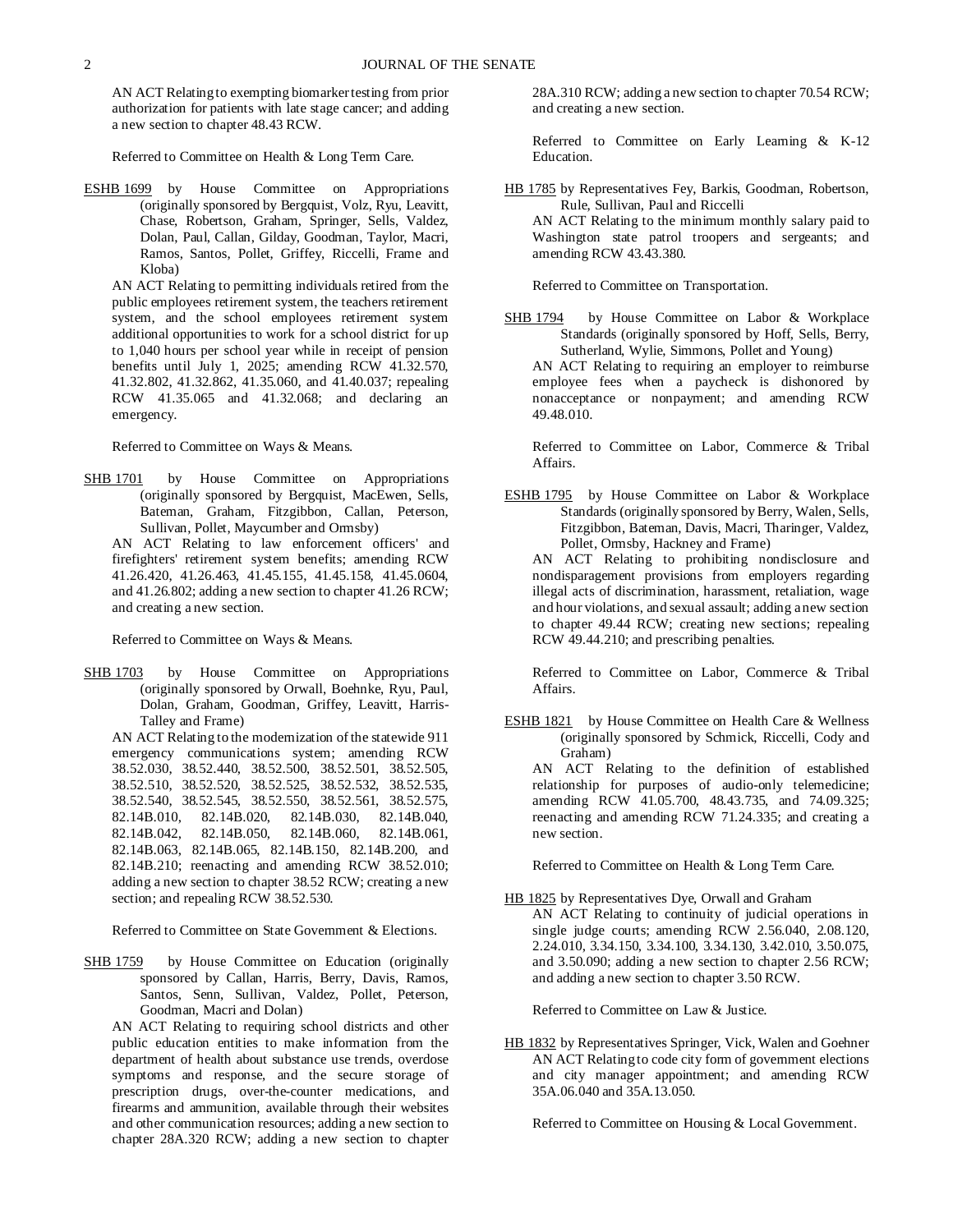SHB 1867 by House Committee on Education (originally sponsored by Paul, Berg, Santos, Shewmake, Slatter, Bergquist and Stonier)

AN ACT Relating to dual credit program data; amending RCW 28A.600.280, 28A.175.145, 28A.300.560, 28A.320.196, 28A.700.030, and 28C.18.162; and reenacting and amending RCW 28A.600.160.

Referred to Committee on Early Learning & K-12 Education.

ESHB 1881 by House Committee on Health Care & Wellness (originally sponsored by Harris-Talley, Entenman, Berry, Johnson, J., Ortiz-Self, Ryu, Simmons, Stonier, Wicks, Senn, Peterson, Chopp, Ormsby, Goodman, Berg, Ramel, Chase, Taylor, Frame, Davis, Macri and Pollet)

AN ACT Relating to creating a new health profession for birth doulas; amending RCW 18.130.040; adding a new chapter to Title 18 RCW; and providing an effective date.

Referred to Committee on Health & Long Term Care.

HB 1888 by Representatives Thai, Berry, Ortiz-Self, Ryu, Peterson, Shewmake, Goodman, Ormsby, Johnson, J., Bronoske, Tharinger, Senn, Ramel, Taylor, Stokesbary, Frame, Riccelli, Lekanoff, Fey, Davis, Bateman, Macri, Harris-Talley and Young

AN ACT Relating to allowing the department of revenue to adjust the rates of remittance reductions in the working families' tax credit in order to align with federal maximum qualifying income levels; and amending RCW 82.08.0206.

Referred to Committee on Ways & Means.

SHB 1901 by House Committee on Civil Rights & Judiciary (originally sponsored by Goodman, Davis, Taylor and Kloba)

AN ACT Relating to updating laws concerning civil protection orders to further enhance and improve their efficacy and accessibility; amending RCW 7.105.010, 7.105.050, 7.105.070, 7.105.075, 7.105.100, 7.105.105, 7.105.115, 7.105.120, 7.105.150, 7.105.155, 7.105.165, 7.105.200, 7.105.205, 7.105.255, 7.105.305, 7.105.310, 7.105.320, 7.105.340, 7.105.400, 7.105.450, 7.105.460, 7.105.500, 7.105.510, 7.105.902, 9.41.040, 9.41.801, 4.08.050, 9.41.042, 12.04.140, 12.04.150, 13.40.0357, 13.40.0357, 13.40.160, 13.40.193, 13.40.265, and 26.28.015; amending 2021 c 215 s 87 (uncodified); reenacting and amending RCW 70.02.240; reenacting RCW 50.20.050 and 70.02.230; creating a new section; repealing RCW 7.105.055, 7.105.060, 7.105.170, and 7.105.901; providing effective dates; providing expiration dates; and declaring an emergency.

Referred to Committee on Law & Justice.

HB 1907 by Representatives Steele and Jacobsen AN ACT Relating to scholarship displacement in postsecondary institutions' gift equity packaging policies; adding a new section to chapter 28B.77 RCW; and creating a new section.

Referred to Committee on Higher Education & Workforce Development.

HB 1920 by Representatives Wicks and Lekanoff AN ACT Relating to investigations of child abuse or neglect at residential facilities; amending RCW 26.44.210; and declaring an emergency.

Referred to Committee on Human Services, Reentry & Rehabilitation.

HB 1927 by Representatives Riccelli, Sullivan, Santos, Simmons, Ramel, Ormsby and Fey AN ACT Relating to encouraging citizens to serve in the legislature by creating leave provisions for legislative service; and adding a new chapter to Title 49 RCW.

Referred to Committee on Labor, Commerce & Tribal Affairs.

HB 1934 by Representatives Fey, Robertson and Taylor AN ACT Relating to the participation of tribal governments in exchange agreements; and amending RCW 47.12.370.

Referred to Committee on Transportation.

SHB 1955 by House Committee on Education (originally sponsored by Rule, Ramel, Ormsby and Taylor) AN ACT Relating to creating uniformity in education requirements for students who are the subject of a dependency proceeding; amending RCW 28A.150.510, 28A.225.023, 28A.225.330, 28A.225.350, 28A.320.148, 28A.320.192, 28B.117.020, 74.13.550, and 74.13.631; and reenacting and amending RCW 74.13.560.

Referred to Committee on Early Learning & K-12 Education.

EHB 1973 by Representatives Rude, Dolan, Eslick, Sutherland and Gilday

AN ACT Relating to the recording of school board meetings; amending RCW 42.56.080 and 42.30.035; adding a new section to chapter 42.56 RCW; adding a new section to chapter 28A.320 RCW; and providing an effective date.

Referred to Committee on State Government & Elections.

HB 2033 by Representatives Donaghy, Bronoske, Shewmake, Sutherland, Harris-Talley and Riccelli

AN ACT Relating to safety measures for fire department vehicles and other vehicles using lights or other signals in emergency or work zones; amending RCW 46.37.184 and 46.61.212; and prescribing penalties.

Referred to Committee on Transportation.

SHB 2046 by House Committee on State Government & Tribal Relations (originally sponsored by Stonier, Abbarno and Senn)

AN ACT Relating to ethics in public service rules governing certain legislative activity; and amending RCW 42.52.070, 42.52.160, 42.52.180, and 42.52.185.

Referred to Committee on State Government & Elections.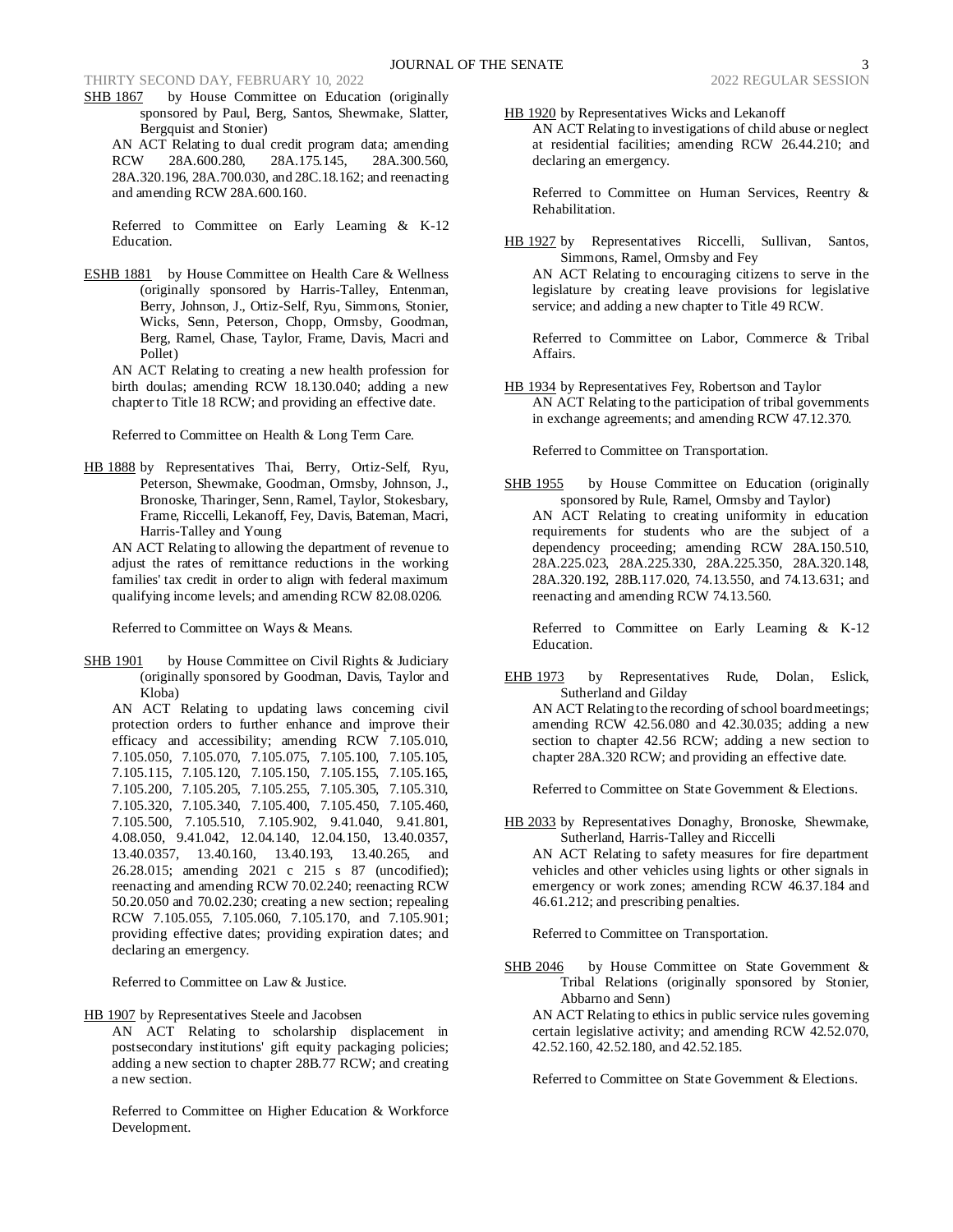SHB 2051 by House Committee on Appropriations (originally sponsored by Rule, Shewmake, Ormsby and Ramel)

AN ACT Relating to providing short-term disaster recovery financial assistance to agricultural producers; adding a new section to chapter 89.08 RCW; creating a new section; and declaring an emergency.

Referred to Committee on Agriculture, Water, Natural Resources & Parks.

SHB 2057 by House Committee on Transportation (originally sponsored by Valdez, Ramos, Senn, Morgan, Johnson, J. and Pollet)

AN ACT Relating to strengthening diversity, equity, and inclusion in the state patrol workforce; adding a new section to chapter 43.06D RCW; creating a new section; making appropriations; and providing an expiration date.

Referred to Committee on Transportation.

#### **MOTIONS**

On motion of Senator Pedersen, all measures listed on the Introduction and First Reading report were referred to the committees as designated.

On motion of Senator Pedersen, the Senate advanced to the eighth order of business.

#### MOTION

Senator Das moved adoption of the following resolution:

## SENATE RESOLUTION 8644

#### By Senators Das and Dhingra

WHEREAS, Sikhism is a religion founded in the Punjab region of South Asia over five centuries ago and introduced to the United States in the 19th century; and

WHEREAS, Sikhism is the fifth largest world religion with over 25,000,000 adherents from diverse backgrounds throughout the world, including an estimated 700,000 adherents in the United States; and

WHEREAS, Sikhs in the United States pursue diverse professions and walks of life, making rich contributions to the economic vibrancy of the United States; and

WHEREAS, Washington prides itself on being a state where people of all faiths and cultures are welcomed and respected; and

WHEREAS, Sikh organizations named here and many more supported Washingtonians with food and basic staples during the COVID-19 pandemic: United Sikhs; Degh Tegh Community Kitchen; Sikh SOCH; Sevadars; Chardi Kala Project; SOCH.Center; Ekta Together; and many more;

NOW, THEREFORE, BE IT RESOLVED, That the Senate wish our Sikh American community a very joyous year.

Senators Das, Dhingra and Trudeau spoke in favor of adoption of the resolution.

### POINT OF ORDER

Senator Short: "Thank you Mr. President I think we should be careful not to, not to cast aspersions. I would appreciate your thoughts on that. Thank you.'

#### REMARKS BY THE VICE PRESIDENT PRO TEMPORE

Vice President Pro Tempore Lovick: "The President would ask the members to speak to the Resolution. Please proceed."

Senator Trudeau spoke in favor of adoption of the resolution.

The Vice President Pro Tempore declared the question before the Senate to be the adoption of Senate Resolution No. 8644.

The motion by Senator Das carried and the resolution was adopted by voice vote.

### MOTION

At 10:23 a.m., on motion of Senator Pedersen, the Senate was declared to be at ease subject to the call of the President.

## AFTERNOON SESSION

The Senate was called to order at 1:37 p.m. by Vice President Pro Tempore, Senator Lovick presiding.

### MOTION

On motion of Senator Pedersen, the Senate reverted to the seventh order of business.

## THIRD READING CONFIRMATION OF GUBERNATORIAL APPOINTMENTS

#### MOTION

Senator Nobles moved that Radhika S. Krishna, Senate Gubernatorial Appointment No. 9346, be confirmed as a member of The Evergreen State College Board of Trustees.

Senator Nobles spoke in favor of the motion.

#### APPOINTMENT OF RADHIKA S. KRISHNA

The Vice President Pro Tempore declared the question before the Senate to be the confirmation of Radhika S. Krishna, Senate Gubernatorial Appointment No. 9346, as a member of The Evergreen State College Board of Trustees.

The Secretary called the roll on the confirmation of Radhika S. Krishna, Senate Gubernatorial Appointment No. 9346, as a member of The Evergreen State College Board of Trustees and the appointment was confirmed by the following vote: Yeas, 49; Nays, 0; Absent, 0; Excused, 0.

Voting yea: Senators Billig, Braun, Brown, Carlyle, Cleveland, Conway, Das, Dhingra, Dozier, Fortunato, Frockt, Gildon, Hasegawa, Hawkins, Holy, Honeyford, Hunt, Keiser, King, Kuderer, Liias, Lovelett, Lovick, McCune, Mullet, Muzzall, Nguyen, Nobles, Padden, Pedersen, Randall, Rivers, Robinson, Rolfes, Saldaña, Salomon, Schoesler, Sefzik, Sheldon, Short, Stanford, Trudeau, Van De Wege, Wagoner, Warnick, Wellman, Wilson, C., Wilson, J. and Wilson, L.

Radhika S. Krishna, Senate Gubernatorial Appointment No. 9346, having received the constitutional majority was declared confirmed as a member of The Evergreen State College Board of Trustees.

#### THIRD READING CONFIRMATION OF GUBERNATORIAL APPOINTMENTS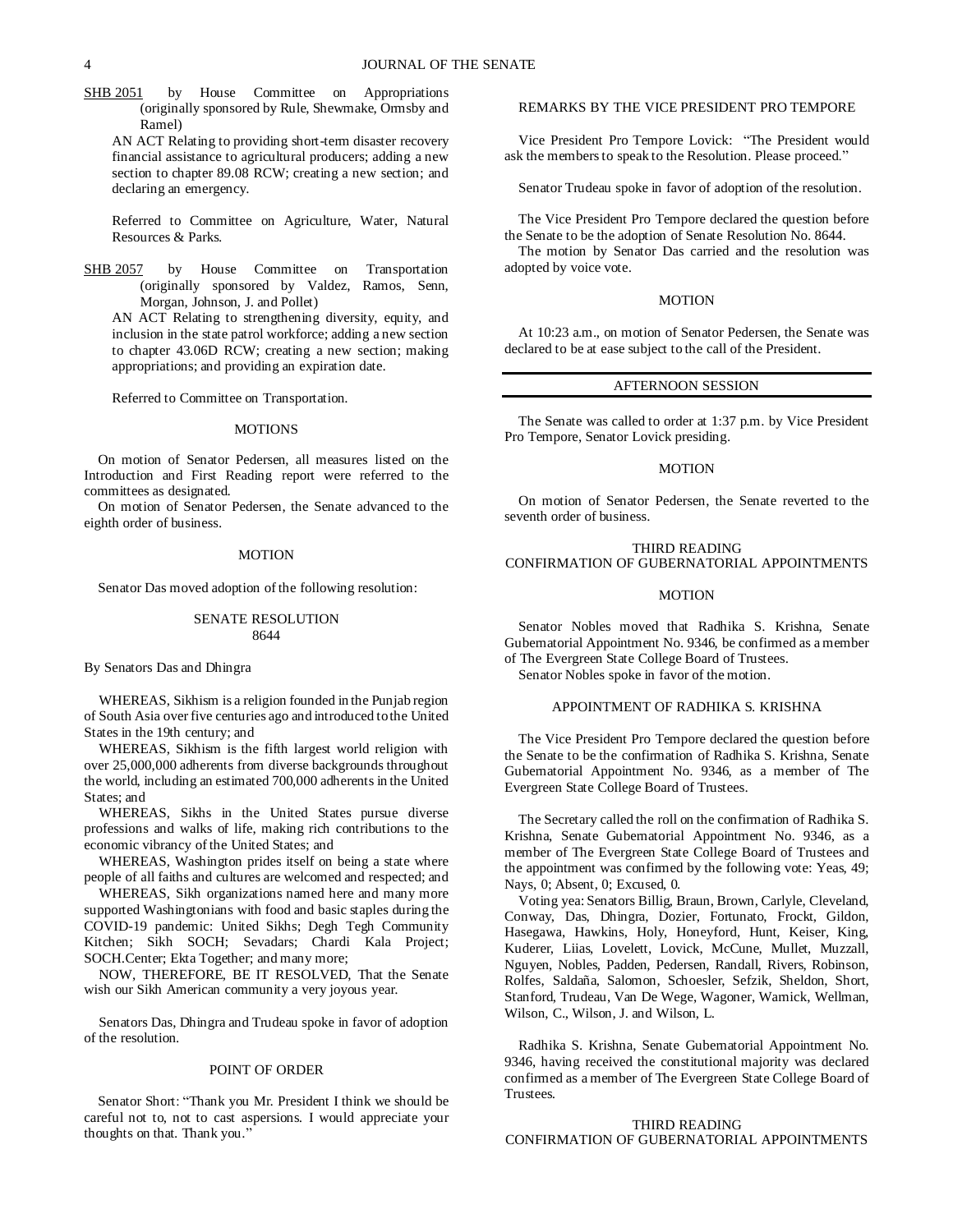### **MOTION**

Senator Liias moved that Timothy J. Farrell, Senate Gubernatorial Appointment No. 9296, be confirmed as a member of the Board of Pilotage Commissioners.

Senator Liias spoke in favor of the motion.

## APPOINTMENT OF TIMOTHY J. FARRELL

The Vice President Pro Tempore declared the question before the Senate to be the confirmation of Timothy J. Farrell, Senate Gubernatorial Appointment No. 9296, as a member of the Board of Pilotage Commissioners.

The Secretary called the roll on the confirmation of Timothy J. Farrell, Senate Gubernatorial Appointment No. 9296, as a member of the Board of Pilotage Commissioners and the appointment was confirmed by the following vote: Yeas, 49; Nays, 0; Absent, 0; Excused, 0.

Voting yea: Senators Billig, Braun, Brown, Carlyle, Cleveland, Conway, Das, Dhingra, Dozier, Fortunato, Frockt, Gildon, Hasegawa, Hawkins, Holy, Honeyford, Hunt, Keiser, King, Kuderer, Liias, Lovelett, Lovick, McCune, Mullet, Muzzall, Nguyen, Nobles, Padden, Pedersen, Randall, Rivers, Robinson, Rolfes, Saldaña, Salomon, Schoesler, Sefzik, Sheldon, Short, Stanford, Trudeau, Van De Wege, Wagoner, Warnick, Wellman, Wilson, C., Wilson, J. and Wilson, L.

Timothy J. Farrell, Senate Gubernatorial Appointment No. 9296, having received the constitutional majority was declared confirmed as a member of the Board of Pilotage Commissioners.

#### MOTION

On motion of Senator Pedersen, the Senate reverted to the sixth order of business.

#### SECOND READING

#### SENATE BILL NO. 5895, by Senators Frockt and Mullet

Concerning timing restrictions for remedial action grants to local government.

The measure was read the second time.

### MOTION

Senator Short moved that the following floor amendment no. 1071 by Senator Short be adopted:

On page 1, line 7, after "cleanup;" strike "and"

On page 1, line 10, after "projects" insert "; and

(3) Private developers and other private sector organizations are valued partners in the effort to clean up contaminated sites. As with local governments, requiring a private sector applicant to have all the necessary permits in hand before funding a project that carries out the purposes of this chapter causes unintended delays"

On page 5, after line 15, insert the following:

"(7) If the department provides funding under this section to a private sector applicant for a remedial action, the applicant may receive the funding before all of the required permits for the applicant's proposed action have been obtained."

Senator Short spoke in favor of adoption of the amendment. Senator Lovelett spoke against adoption of the amendment.

The Vice President Pro Tempore declared the question before the Senate to be the adoption of floor amendment no. 1071 by Senator Short on page 1, line 7 to Senate Bill No. 5895.

The motion by Senator Short did not carry and floor amendment no. 1071 was not adopted by voice vote.

### MOTION

On motion of Senator Frockt, the rules were suspended, Senate Bill No. 5895 was advanced to third reading, the second reading considered the third and the bill was placed on final passage. Senators Frockt and Short spoke in favor of passage of the bill.

The Vice President Pro Tempore declared the question before the Senate to be the final passage of Senate Bill No. 5895.

### ROLL CALL

The Secretary called the roll on the final passage of Senate Bill No. 5895 and the bill passed the Senate by the following vote: Yeas, 49; Nays, 0; Absent, 0; Excused, 0.

Voting yea: Senators Billig, Braun, Brown, Carlyle, Cleveland, Conway, Das, Dhingra, Dozier, Fortunato, Frockt, Gildon, Hasegawa, Hawkins, Holy, Honeyford, Hunt, Keiser, King, Kuderer, Liias, Lovelett, Lovick, McCune, Mullet, Muzzall, Nguyen, Nobles, Padden, Pedersen, Randall, Rivers, Robinson, Rolfes, Saldaña, Salomon, Schoesler, Sefzik, Sheldon, Short, Stanford, Trudeau, Van De Wege, Wagoner, Warnick, Wellman, Wilson, C., Wilson, J. and Wilson, L.

SENATE BILL NO. 5895, having received the constitutional majority, was declared passed. There being no objection, the title of the bill was ordered to stand as the title of the act.

### SECOND READING

SENATE BILL NO. 5747, by Senators Stanford, Muzzall, Frockt, Nobles and Wilson, C.

Concerning the statewide master oil and hazardous substance spill prevention and contingency plan.

The measure was read the second time.

#### MOTION

On motion of Senator Stanford, the rules were suspended, Senate Bill No. 5747 was advanced to third reading, the second reading considered the third and the bill was placed on final passage.

Senators Stanford, Short and Lovelett spoke in favor of passage of the bill.

The Vice President Pro Tempore declared the question before the Senate to be the final passage of Senate Bill No. 5747.

#### ROLL CALL

The Secretary called the roll on the final passage of Senate Bill No. 5747 and the bill passed the Senate by the following vote: Yeas, 49; Nays, 0; Absent, 0; Excused, 0.

Voting yea: Senators Billig, Braun, Brown, Carlyle, Cleveland, Conway, Das, Dhingra, Dozier, Fortunato, Frockt, Gildon, Hasegawa, Hawkins, Holy, Honeyford, Hunt, Keiser, King,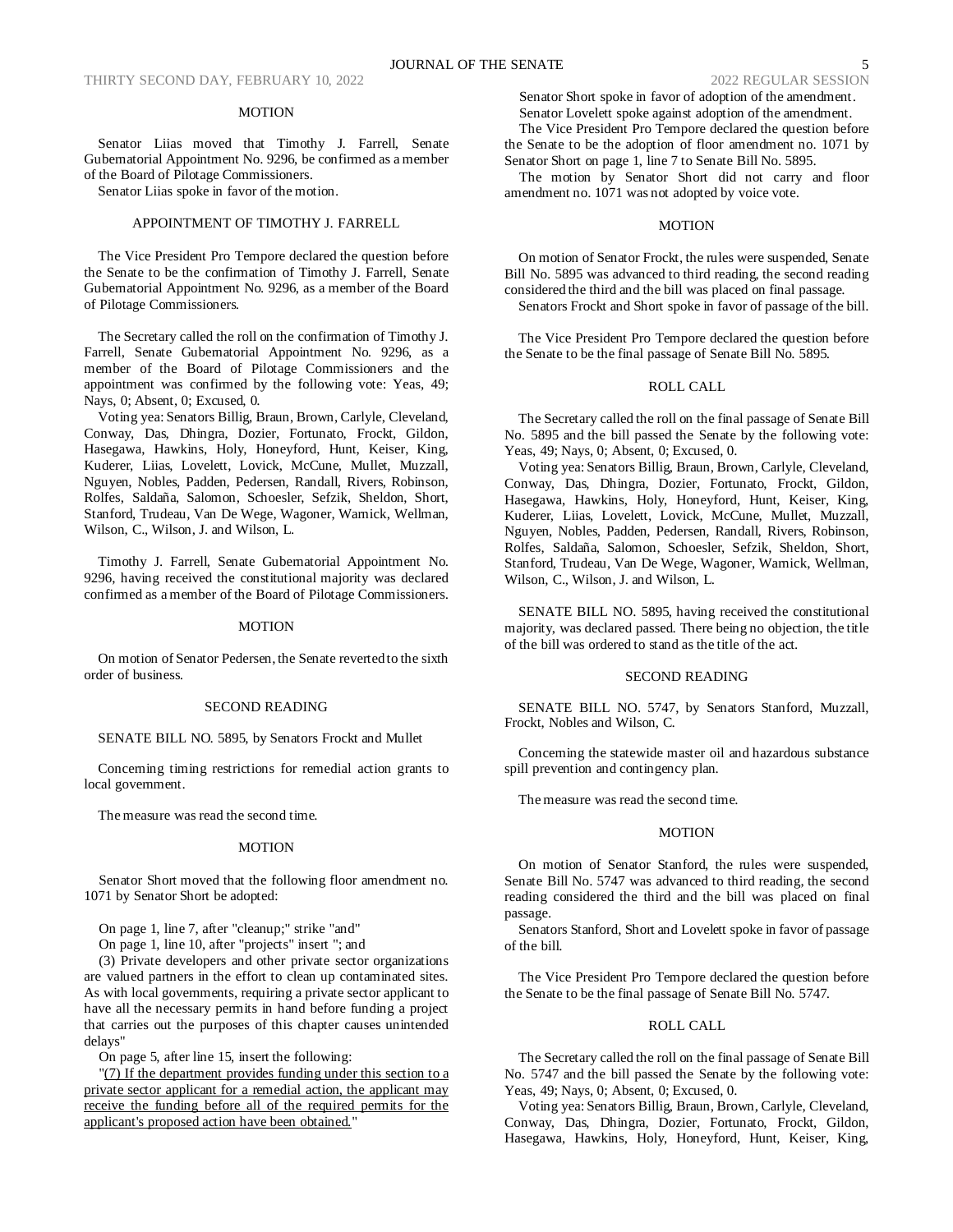Kuderer, Liias, Lovelett, Lovick, McCune, Mullet, Muzzall, Nguyen, Nobles, Padden, Pedersen, Randall, Rivers, Robinson, Rolfes, Saldaña, Salomon, Schoesler, Sefzik, Sheldon, Short, Stanford, Trudeau, Van De Wege, Wagoner, Warnick, Wellman, Wilson, C., Wilson, J. and Wilson, L.

SENATE BILL NO. 5747, having received the constitutional majority, was declared passed. There being no objection, the title of the bill was ordered to stand as the title of the act.

#### **MOTION**

On motion of Senator Pedersen, the Senate advanced to the seventh order of business.

#### THIRD READING

SUBSTITUTE SENATE BILL NO. 5082, by Senate Committee on Ways & Means (originally sponsored by Fortunato, Hunt and Kuderer)

Reestablishing the productivity board.

The bill was read on Third Reading.

#### MOTION

On motion of Senator Fortunato, the rules were suspended and Substitute Senate Bill No. 5082 was returned to second reading for the purpose of amendment.

#### MOTION

Senator Hunt moved that the following striking floor amendment no. 987 by Senator Hunt be adopted:

Strike everything after the enacting clause and insert the following:

"**Sec. 1.** RCW 41.60.015 and 2011 1st sp.s. c 43 s 443 and 2011 1st sp.s. c 21 s 30 are each reenacted and amended to read as follows:

(1) ((There)) Subject to the availability of amounts appropriated for this specific purpose, there is hereby created the productivity board, which may also be known as the employee involvement and recognition board. The board shall administer the employee suggestion program and the teamwork incentive program under this chapter.

(2) The board shall be composed of:

(a) The secretary of state who shall act as chairperson;

(b) The director of financial management or the director's designee;

(c) The director of enterprise services or the director's designee;

(d) Three persons with experience in administering incentives such as those used by industry, with the lieutenant governor, secretary of state, and speaker of the house of representatives each appointing one person by July 31, 2022. The secretary of state's appointee shall be a representative of an employee organization certified as an exclusive representative of at least one bargaining unit of classified employees; and

(e) Two persons representing state agencies and institutions with employees subject to chapter 41.06 RCW, and one person representing those subject to chapter 28B.16 RCW, both appointed by the secretary of state by July 31, 2022.

Members under subsection (2)(d) and (e) of this section shall be appointed to serve three-year terms.

Members of the board appointed pursuant to subsection (2)(d) of this section may be compensated in accordance with RCW 43.03.240. Any board member who is not a state employee may be reimbursed for travel expenses under RCW 43.03.050 and 43.03.060.

**Sec. 2.** RCW 41.60.020 and 1999 c 50 s 3 are each amended to read as follows:

(1) The board shall formulate, establish, and maintain a statewide employee suggestion program and adopt rules to allow for agency unique suggestion programs. Employee suggestion programs are developed to encourage and reward meritorious suggestions by state employees that will promote efficiency and economy in the performance of any function of state government: PROVIDED, That the program shall include provisions for the processing of suggestions having multiagency impact and postimplementation auditing of suggestions for fiscal accountability.

(2) The board shall adopt rules necessary or appropriate for the proper administration and for the accomplishment of the purposes of this chapter. These rules shall include the adoption of a payment award schedule that establishes the criteria for determining the amounts of any financial or other awards under this chapter.

(3) The board shall prepare a topical list of all the productivity awards granted and disseminate this information to the legislature and all state government agencies that may be able to adapt them to their procedures.

**Sec. 3.** RCW 41.60.041 and 1999 c 50 s 5 are each amended to read as follows:

(1) Cash awards for suggestions generating net savings, revenue, or both to the state shall be determined by the board, or the board's designee, based on the payment award scale. No award may be granted in excess of ten thousand dollars or 10 percent of the actual net savings and/or revenue generated, whichever amount is less. Savings, revenue, or both, shall be calculated for the first year of implementation.

(2) The board shall establish guidelines for making cash awards for suggestions for which benefits to the state are intangible or for which benefits cannot be calculated.

(3) Funds for the awards shall be drawn from the appropriation of the agency benefiting from the employee's suggestion. If the suggestion reduces costs to a nonappropriated fund or reduces costs paid without appropriation from a nonappropriated portion of an appropriated fund, an award may be paid from the benefiting fund or account without appropriation.

(4) Awards may be paid to state employees for suggestions which generate new or additional money for the general fund or any other funds of the state. The director of financial management shall distribute moneys appropriated for this purpose with the concurrence of the productivity board. Transfers shall be made from other funds of the state to the general fund, in amounts equal to award payments made by the general fund, for suggestions generating new or additional money for those other funds.

**Sec. 4.** RCW 41.60.050 and 2021 c 334 s 967 are each amended to read as follows:

The legislature shall appropriate from the personnel service fund for the payment of administrative costs of the productivity board. ((However, during the 2015-2017, 2017-2019, 2019-2021, and 2021-2023 fiscal biennia, the operations of the productivity board shall be suspended.))

**Sec. 5.** RCW 41.60.120 and 1999 c 50 s 9 are each amended to read as follows:

The agency head may recommend an award amount to the board. Cash awards for suggestion teams shall be up to 25 percent of the actual net savings and/or revenue generated to be shared by the team in a manner approved by the agency head, not to exceed \$10,000 per team member. The board shall make the final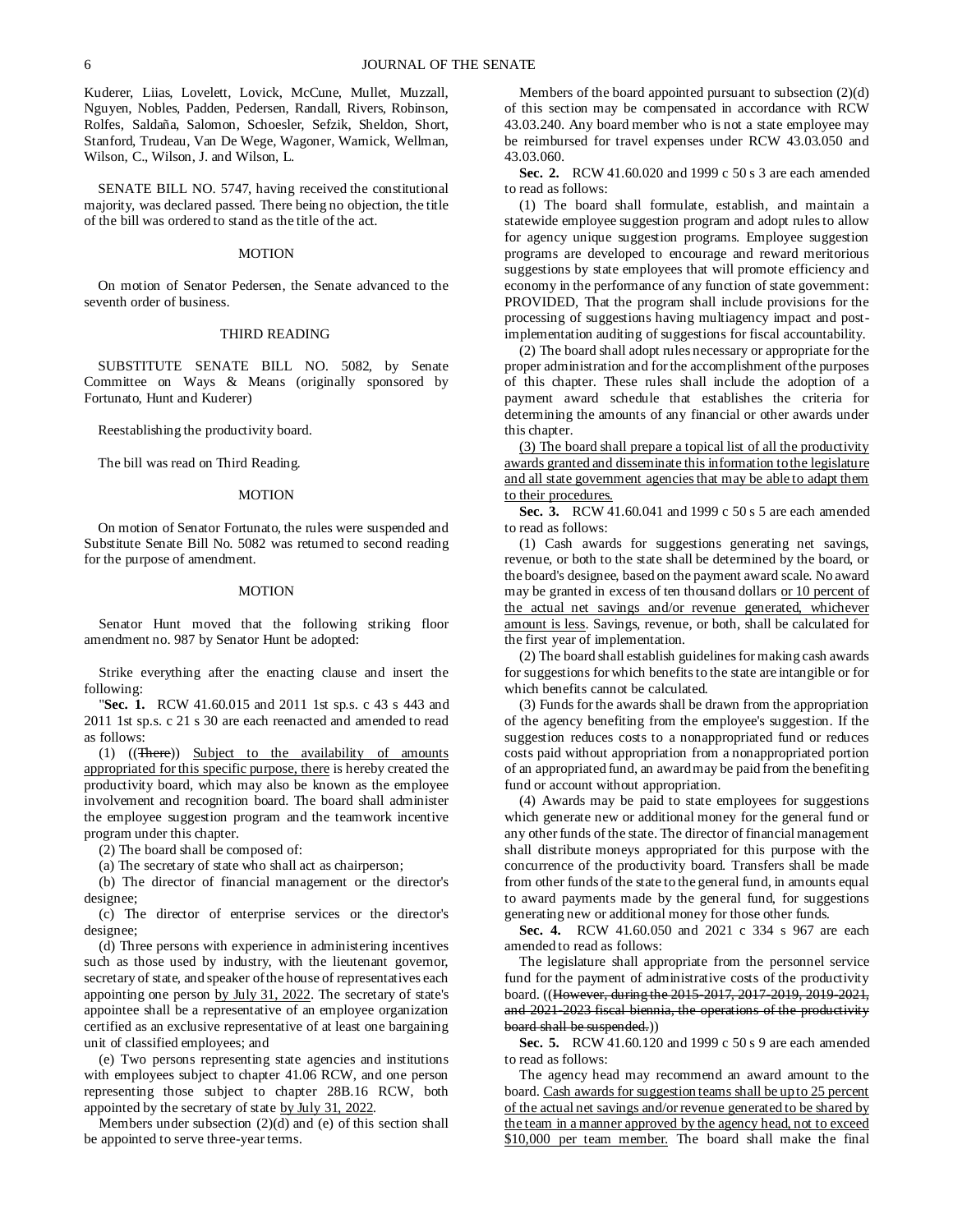determination as to whether an award will be made in accordance with applicable rules governing the teamwork incentive program. Awards will be based on the payment award scale. Funds for the teamwork incentive award shall be drawn from the agencies in which the unit is located or from the benefiting fund or account without appropriation when additional revenue is generated to the fund or account.

Awards may be paid to teams for process changes which generate new or additional money for the general fund or any other funds of the state. The director of the office of financial management shall distribute moneys appropriated for this purpose with the concurrence of the productivity board. Transfers shall be made from other funds of the state to the general fund in amounts equal to award payments made by the general fund, for innovations generating new or additional money for those other funds.

**Sec. 6.** RCW 41.60.150 and 2011 1st sp.s. c 39 s 9 are each amended to read as follows:

Other than suggestion awards and incentive pay unit awards, agencies shall have the authority to recognize employees, either individually or as a class, for accomplishments including outstanding achievements, safety performance, longevity, outstanding public service, or service as employee suggestion evaluators and implementors. Recognition awards may not exceed two hundred dollars in value per award. Such awards may include, but not be limited to, cash or such items as pen and desk sets, plaques, pins, framed certificates, clocks, and calculators. Award costs shall be paid by the agency giving the award. ((From February 15, 2010, through June 30, 2013, recognition awards may not be given in the form of cash or cash equivalents such as gift certificates or gift cards.))"

On page 1, at the beginning of line 2 of the title, strike the remainder of the title and insert "amending RCW 41.60.020, 41.60.041, 41.60.050, 41.60.120, and 41.60.150; and reenacting and amending RCW 41.60.015."

Senators Hunt and Fortunato spoke in favor of adoption of the striking amendment.

The Vice President Pro Tempore declared the question before the Senate to be the adoption of striking floor amendment no. 987 by Senator Hunt to Substitute Senate Bill No. 5082.

The motion by Senator Hunt carried and striking floor amendment no. 987 was adopted by voice vote.

### **MOTION**

On motion of Senator Fortunato, the rules were suspended, Engrossed Substitute Senate Bill No. 5082 was advanced to third reading, the second reading considered the third and the bill was placed on final passage.

Senators Fortunato, Hunt and Wagoner spoke in favor of passage of the bill.

The Vice President Pro Tempore declared the question before the Senate to be the final passage of Engrossed Substitute Senate Bill No. 5082.

#### ROLL CALL

The Secretary called the roll on the final passage of Engrossed Substitute Senate Bill No. 5082 and the bill passed the Senate by the following vote: Yeas, 47; Nays, 2; Absent, 0; Excused, 0.

Voting yea: Senators Billig, Braun, Brown, Carlyle, Cleveland, Conway, Das, Dhingra, Dozier, Fortunato, Gildon, Hasegawa, Hawkins, Holy, Honeyford, Hunt, King, Kuderer, Liias, Lovelett, Lovick, McCune, Mullet, Muzzall, Nguyen, Nobles, Padden, Pedersen, Randall, Rivers, Robinson, Rolfes, Saldaña, Salomon, Schoesler, Sefzik, Sheldon, Short, Stanford, Trudeau, Van De Wege, Wagoner, Warnick, Wellman, Wilson, C., Wilson, J. and Wilson, L.

Voting nay: Senators Frockt and Keiser

ENGROSSED SUBSTITUTE SENATE BILL NO. 5082, having received the constitutional majority, was declared passed. There being no objection, the title of the bill was ordered to stand as the title of the act.

### **MOTION**

On motion of Senator Pedersen, the Senate reverted to the sixth order of business.

### SECOND READING

SENATE BILL NO. 5619, by Senators Lovelett, Conway, Das, Hasegawa, Nobles, Pedersen, Randall, Rolfes, Saldaña, Stanford, Van De Wege and Wilson, C.

Conserving and restoring kelp forests and eelgrass meadows in Washington state.

### MOTIONS

On motion of Senator Lovelett, Second Substitute Senate Bill No. 5619 was substituted for Senate Bill No. 5619 and the substitute bill was placed on the second reading and read the second time.

On motion of Senator Lovelett, the rules were suspended, Second Substitute Senate Bill No. 5619 was advanced to third reading, the second reading considered the third and the bill was placed on final passage.

Senators Lovelett, Warnick and Wagoner spoke in favor of passage of the bill.

The Vice President Pro Tempore declared the question before the Senate to be the final passage of Second Substitute Senate Bill No. 5619.

## ROLL CALL

The Secretary called the roll on the final passage of Second Substitute Senate Bill No. 5619 and the bill passed the Senate by the following vote: Yeas, 49; Nays, 0; Absent, 0; Excused, 0.

Voting yea: Senators Billig, Braun, Brown, Carlyle, Cleveland, Conway, Das, Dhingra, Dozier, Fortunato, Frockt, Gildon, Hasegawa, Hawkins, Holy, Honeyford, Hunt, Keiser, King, Kuderer, Liias, Lovelett, Lovick, McCune, Mullet, Muzzall, Nguyen, Nobles, Padden, Pedersen, Randall, Rivers, Robinson, Rolfes, Saldaña, Salomon, Schoesler, Sefzik, Sheldon, Short, Stanford, Trudeau, Van De Wege, Wagoner, Warnick, Wellman, Wilson, C., Wilson, J. and Wilson, L.

SECOND SUBSTITUTE SENATE BILL NO. 5619, having received the constitutional majority, was declared passed. There being no objection, the title of the bill was ordered to stand as the title of the act.

#### SECOND READING

SENATE BILL NO. 5803, by Senators Rolfes, Dhingra, Frockt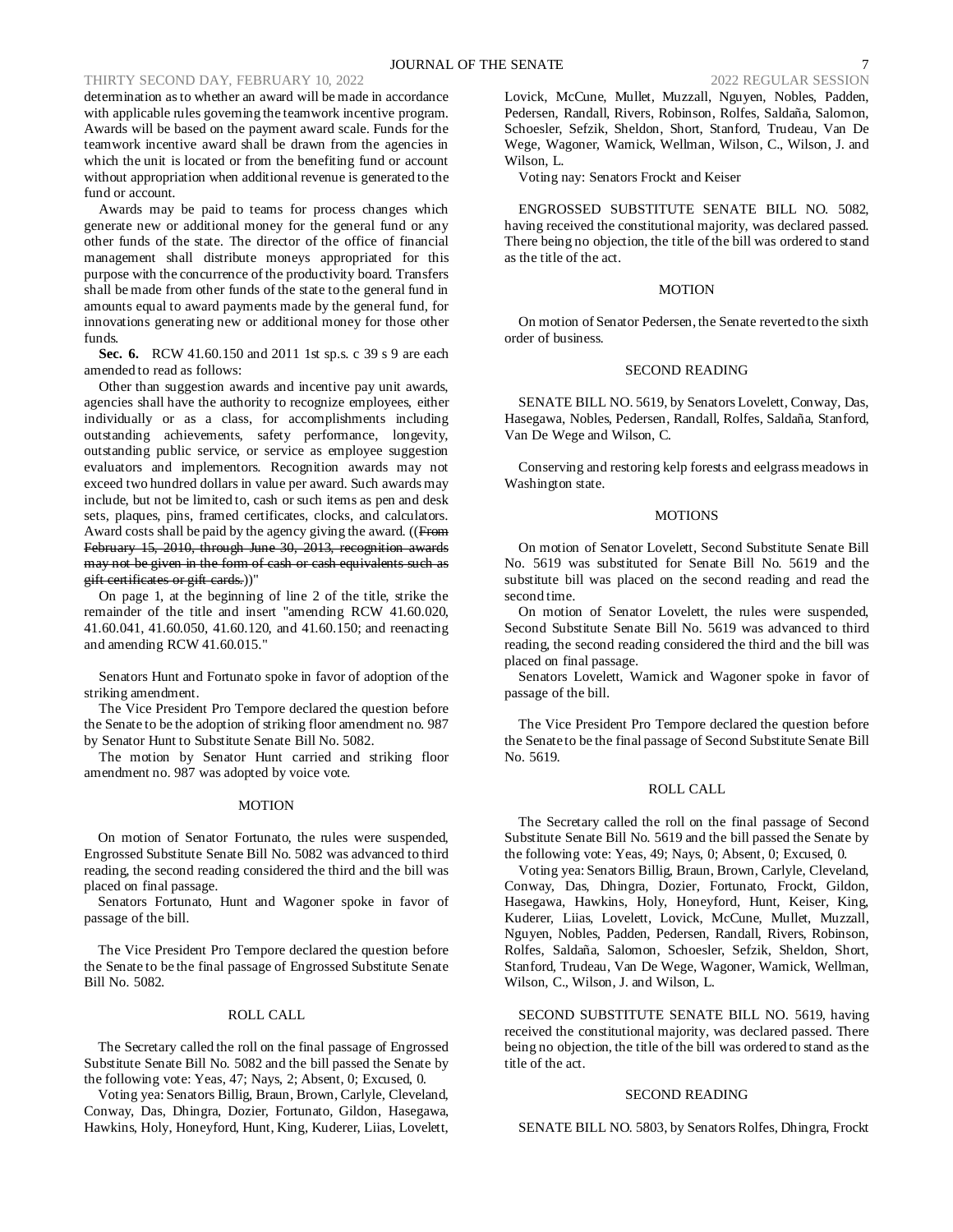## and Nobles

Establishing a presumption of liability for wildfires caused by an electric utility's equipment.

### **MOTIONS**

On motion of Senator Rolfes, Second Substitute Senate Bill No. 5803 was substituted for Senate Bill No. 5803 and the substitute bill was placed on the second reading and read the second time.

Revised for 2nd Substitute: Mitigating the risk of wildfires caused by an electric utility's equipment.

On motion of Senator Rolfes, the rules were suspended, Engrossed Second Substitute Senate Bill No. 5803 was advanced to third reading, the second reading considered the third and the bill was placed on final passage.

Senators Rolfes and Sheldon spoke in favor of passage of the bill.

## POINT OF INQUIRY

Senator Sheldon: "I wonder if senator Rolfes would yield to a question?"

Vice President Lovick: "Will Senator Rolfes yield to a question?"

### Senator Rolfes: "Yeah, sure."

Senator Sheldon: "Thank you Senator Rolfes. I am wondering in the final substitute that was just approved, the consumer owned utilities, the PUDs, when they develop their plan, is it submitted to what agency? To what entity?"

Senator Rolfes: "It is a…, They will be following a format that the state will be requiring, so they will be required to meet certain elements, or address certain elements. The board of the PUD for example, the investor-owned utilities – no, the consumer owned utilities, the board will approve the plan and the plan will be submitted to the department of natural resources to be posted on its website. The Department of Commerce has an energy emergency energy office and they'll be reviewing the plans to make sure that they have all the elements, and they can submit comments to the elected officials of the PUDs. But it's the PUD board that will be responsible for what's in the plan."

Senator Sheldon: "Thank you senator Rolfes, that is very enlightening, and I certainly appreciate all the hard work you have done to pull all the parties together on this bill."

Senators Short, Honeyford and Hawkins spoke in favor of passage of the bill.

The Vice President Pro Tempore declared the question before the Senate to be the final passage of Engrossed Second Substitute Senate Bill No. 5803.

## ROLL CALL

The Secretary called the roll on the final passage of Engrossed Second Substitute Senate Bill No. 5803 and the bill passed the Senate by the following vote: Yeas, 49; Nays, 0; Absent, 0; Excused, 0.

Voting yea: Senators Billig, Braun, Brown, Carlyle, Cleveland, Conway, Das, Dhingra, Dozier, Fortunato, Frockt, Gildon, Hasegawa, Hawkins, Holy, Honeyford, Hunt, Keiser, King, Kuderer, Liias, Lovelett, Lovick, McCune, Mullet, Muzzall, Nguyen, Nobles, Padden, Pedersen, Randall, Rivers, Robinson, Rolfes, Saldaña, Salomon, Schoesler, Sefzik, Sheldon, Short, Stanford, Trudeau, Van De Wege, Wagoner, Warnick, Wellman, Wilson, C., Wilson, J. and Wilson, L.

ENGROSSED SECOND SUBSTITUTE SENATE BILL NO. 5803, having received the constitutional majority, was declared passed. There being no objection, the title of the bill was ordered to stand as the title of the act.

### SECOND READING

SENATE BILL NO. 5961, by Senators Sefzik, Warnick, Honeyford, Rolfes, Short and Van De Wege

Incentivizing the use of biochar in government contracts.

#### MOTIONS

On motion of Senator Sefzik, Substitute Senate Bill No. 5961 was substituted for Senate Bill No. 5961 and the substitute bill was placed on the second reading and read the second time.

Revised for 1st Substitute: Incentivizing the use of biochar.

On motion of Senator Sefzik, the rules were suspended, Substitute Senate Bill No. 5961 was advanced to third reading, the second reading considered the third and the bill was placed on final passage.

Senators Sefzik, Wellman, Liias, Fortunato, Mullet, Hawkins, Warnick, Honeyford, Carlyle, Hunt, Muzzall and Rolfes spoke in favor of passage of the bill.

Senators Wagoner and Lovelett spoke against passage of the bill.

The Vice President Pro Tempore declared the question before the Senate to be the final passage of Substitute Senate Bill No. 5961.

### ROLL CALL

The Secretary called the roll on the final passage of Substitute Senate Bill No. 5961 and the bill passed the Senate by the following vote: Yeas, 49; Nays, 0; Absent, 0; Excused, 0.

Voting yea: Senators Billig, Braun, Brown, Carlyle, Cleveland, Conway, Das, Dhingra, Dozier, Fortunato, Frockt, Gildon, Hasegawa, Hawkins, Holy, Honeyford, Hunt, Keiser, King, Kuderer, Liias, Lovelett, Lovick, McCune, Mullet, Muzzall, Nguyen, Nobles, Padden, Pedersen, Randall, Rivers, Robinson, Rolfes, Saldaña, Salomon, Schoesler, Sefzik, Sheldon, Short, Stanford, Trudeau, Van De Wege, Wagoner, Warnick, Wellman, Wilson, C., Wilson, J. and Wilson, L.

SUBSTITUTE SENATE BILL NO. 5961, having received the constitutional majority, was declared passed. There being no objection, the title of the bill was ordered to stand as the title of the act.

### PERSONAL PRIVILEGE

Senator Keiser: "In tradition, I've been around for a while too. Often, after the first bill is presented by a new member, everyone votes 'no'. You were so kind to vote 'aye'. Consider that."

### PERSONAL PRIVILEGE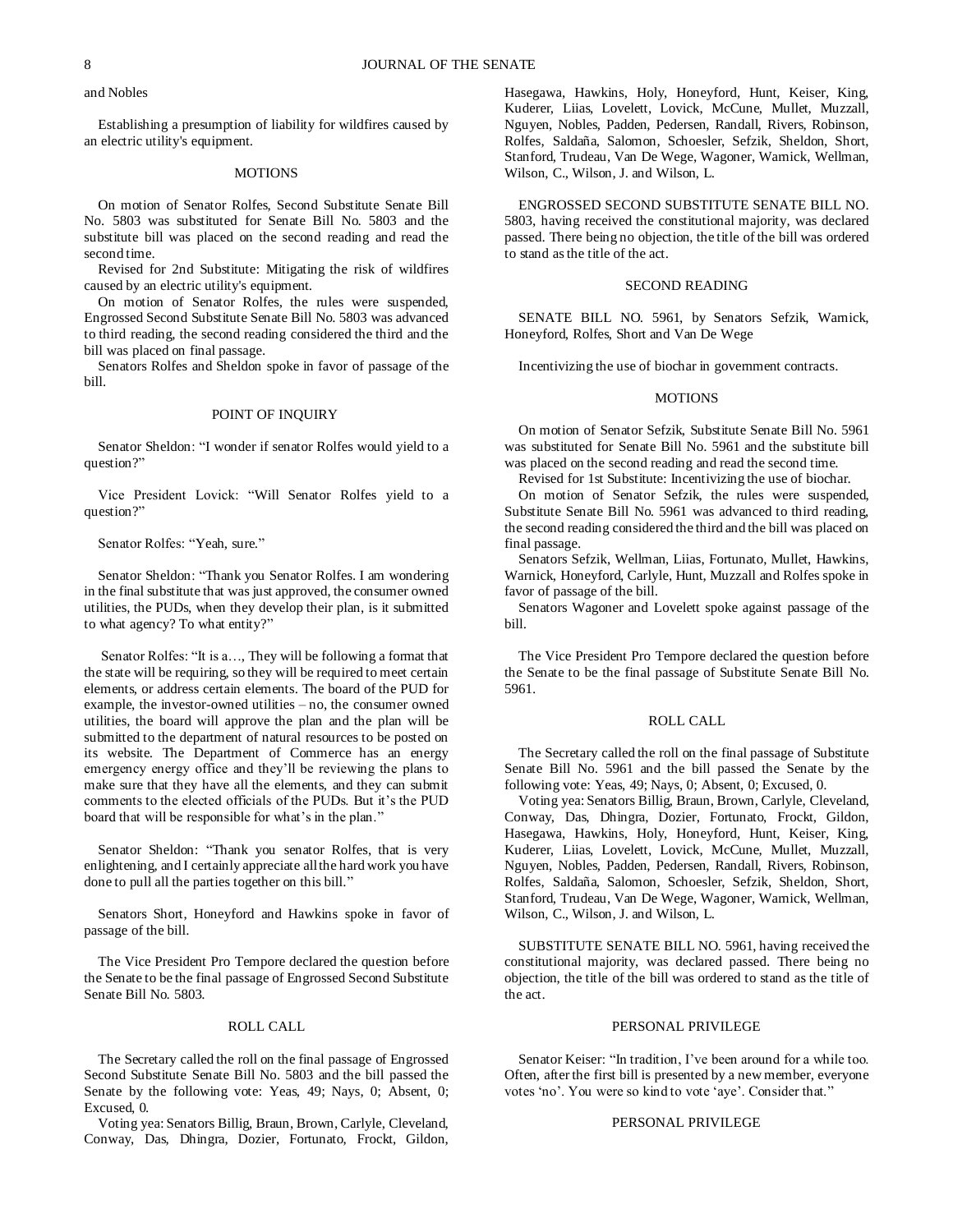Senator Sefzik: "Thank you Mr. President. First of all, I know that I do not have any seasoning salt, and I can't cook anyway so you wouldn't want that. And I don't have any chocolates or rocks or any kids that would be able to decorate my rocks, but I am still feeling out some ideas and I think that I definitely don't have the budget for any wine, but we'll find something that will hopefully make everybody slightly content. You know, the Lt. Governor told me on the first or second day that I was here some advice that he gave me that he had received from somebody older than him. And that advice was: "you have a very important job. And you are not a very important person". And I think there's a lot of wisdom, I've probably thought about that quote every single day because this is a grand place. But I am not a grand person. This is a special opportunity that we have but there is nothing really that special about me. And I'm not a veteran, I'm not a firefighter, I'm not a lawyer, I know those things. I don't have a family and I don't know where any of you were when you were 22 years old. I can tell you that when I thought about being 22 years old, I certainly didn't think that I would be here. But the thought that I've just had over the month, a little more than a month that I've been here, is that my guess is when all of you were 22 years old, you all had certain hopes and dreams. You had certain aspirations and certain visions for what you thought your future would be. And I think we all share that in common. And maybe like me, when you were 22 years old, you felt frustrated. Whether it was frustration at your college roommate or whether it was frustration at something larger. Maybe for me right now, it has been a sort of frustration at what feels like such division in our current state of politics. But even being here in the past few weeks has reminded me, even being here last night for those debates, was a reminder that though we disagree, and though we disagree vehemently at times, there are still those points that unite us. And at the end of the day, we look at the same mountains here in Washington. We swim and enjoy the same rivers and the same lakes. We drive on the same roads, and we have the same goals in mind. I am young. I don't have the same amount of life experience that I think anybody in this room has, certainly, in some ways. But I do try to be a student of history, maybe I make up for it by quoting the founding fathers at times. And I don't have a George Washington quote, but I sincerely do believe that a part of being conservative is to conserve those traditions which are worthwhile. And as I think about our history. As I think about the history of young people in our country, I'm reminded of the story of Martin Treptow who was a soldier who came from a small town in the Midwest who died trying to carry a message between battalions in the first world war. They found his body, and, in his backpack, they found a little journal that had a little title that said, "my pledge". And on that pledge, young Martin Treptow at the age of 24 years old had written that America must win this war. Therefore, I will work, I will save, I will sacrifice, and I will do my utmost as if the issue of the whole struggle depended on me alone. Mr. President, there is so much to work for, to strive for, and I am honored to be here. And my pledge is in some ways that same mission, which is to work every day for the people of the 42nd district, for the people of Washington, to do my utmost towards a brighter and better future. And that is something that whether I am a founding father, whether I am gray and gray haired, or whether I am young, I think is something we can all get behind and support. And so, I am so honored to be with all of you. I want to thank each one of you for how kind and cordial you have all been to me. Mr. President, and I apologize I am still getting the hang of all this procedure on some of these issues but thank you all so much for being so kind to me as I learn the ropes here. So, thank you."

## PERSONAL PRIVILEGE

Senator Wellman: "Thank you Mr. President. I jumped on board when we had finished speaking because I thought perhaps, I could share with Senator Sefzik what I was told since he hadn't been advised of the gift, what I was told when I was first elected by the Senator that I was replacing and he came to me and he said "Lisa, don't be cheap". However, I will tell you that I do think that after hearing that lovely and moving speech that the new Senator has just given that I don't want to interrupt the thoughts that he expressed and his pledge for his participation in these proceedings which we value very much and to thank him for joining us and wishing him the best."

#### PERSONAL PRIVILEGE

Senator Braun: "Thank you Mr. President. So, I rise simply to welcome Senator Sefzik to the Senate. I didn't have anything to say about biochar so I thought I would wait until after. But as you've heard several times now since we started session, he is a talented and eloquent speaker. He has been very eager to listen, to learn, and to really think about the issues in front of him. He offers us a connection with younger citizens in the state of Washington I believe will make our institution stronger and better and better serve the state of… better serve Washington state. So, with that I would simply like to very much welcome senator Sefzik to the senate. I look forward to serving with him as we do the peoples' work here in Olympia."

#### PERSONAL PRIVILEGE

Senator Pedersen: "Well thank you Mr. President. On behalf of the gentleman from the 25th district and myself I want to express the disappointment of all the citizens of Puyallup that their long, long record of having sent the youngest senator to this chamber has been upset. Calvin Goings was 22 years, 8 months and 17 days old at the time of his appointment when Senator Marcus Gaspard left this chamber. Senator Sefzik, by my calculations, 22 years, 0 months, and 21 days. So, congratulations and welcome."

#### PERSONAL PRIVILEGE

Senator Fortunato: "Thank you Mr. President. You know Senator Sefzik was talking about where he was when he was 22 years old. When I was 22 years old, I had my first landscape construction company. People took me seriously. I went out into the job, people made decisions. Was 20, 30, 40 thousand dollars in 1976 that is like 100 130 thousand dollars now. And they made those decisions because I had a beard, and they took me seriously. So, my advice to Senator Sefzik: grow a beard and people will take you seriously."

#### SECOND READING

SENATE BILL NO. 5847, by Senators Liias, Randall, Das, Hasegawa, Keiser, Kuderer, Lovick, Nguyen, Nobles, Saldaña and Wilson, C.

Providing information to public service employees about the public service loan forgiveness program.

### **MOTIONS**

On motion of Senator Liias, Substitute Senate Bill No. 5847 was substituted for Senate Bill No. 5847 and the substitute bill was placed on the second reading and read the second time.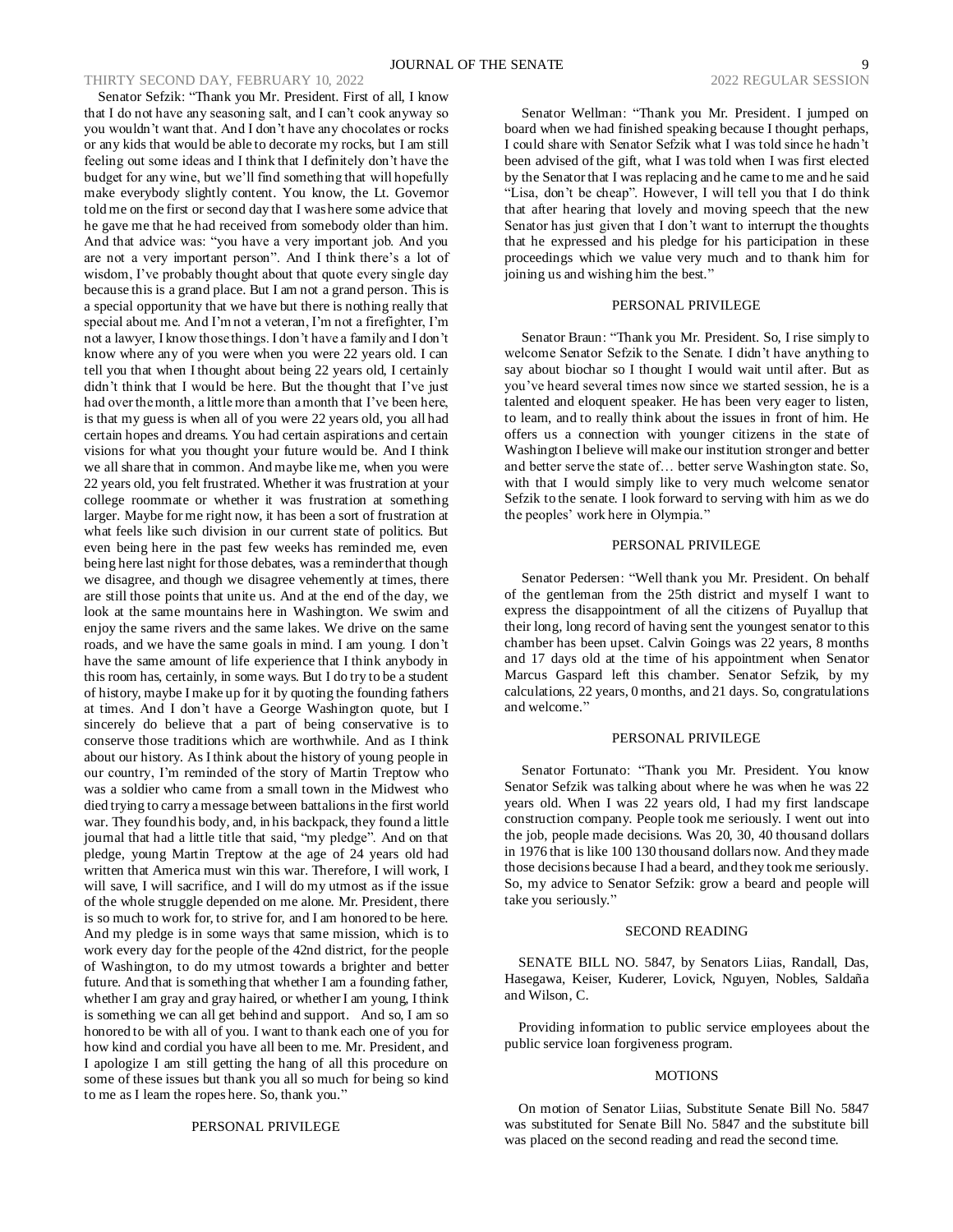Senator Liias moved that the following striking floor amendment no. 1044 by Senator Liias be adopted:

Strike everything after the enacting clause and insert the following:

"NEW SECTION. **Sec. 1.** (1) The legislature recognizes that our country faces a student loan debt crisis. Nationally, Americans owe \$1.73 trillion in student loans. In Washington state, about 767,300 student loan borrowers owe nearly \$27.4 billion of outstanding debt, more than \$35,700 per borrower on average.

(2) Student loan debt is a multigenerational issue that affects borrowers of all ages and jeopardizes millions of families' longterm financial security. While student loan balances have risen for all age groups, older borrowers have seen the largest increase. Student loan defaults rise with the borrower's age, and parents and grandparents take on debt to help their children and grandchildren pay for their education. Borrowers are increasingly defaulting on their debts, resulting in income garnishment and deductions from federal tax refunds or social security payments.

(3) The legislature further recognizes that the federal government offers and provides loan forgiveness for individuals who have worked in a public service job full time and have made qualifying payments towards their student loans. Unfortunately, the eligibility criteria to qualify for this program has been complex, leading to low approval rates for individuals who would otherwise qualify. By providing more public awareness of this program, the legislature intends to help alleviate the student loan debt burden of those who have committed their lives to public service.

(4) It is the intent of the legislature to do the following:

(a) Develop materials to increase awareness of the federal public service loan forgiveness program;

(b) Create a program for state agencies to certify employment for the purpose of the public service loan forgiveness program;

(c) Have public service employers collaborate on a statewide initiative to improve access and remove barriers to the public service loan forgiveness program for all public service employees in the state; and

(d) Acknowledge the work done outside the classroom by parttime academic employees, allowing for those hours to be counted towards the definition of full time for the public service loan forgiveness program as set forth in 34 C.F.R. Sec. 685.219.

NEW SECTION. **Sec. 2.** A new section is added to chapter 28B.77 RCW to read as follows:

(1) The student loan advocate, established in RCW 28B.77.007, shall develop, and update annually as necessary, materials designed to increase awareness of the public service loan forgiveness program. Materials include, at a minimum:

(a) A standardized letter for public service employers to send to their employees briefly summarizing the public service loan forgiveness program, information about what eligible employees are required to do in order to benefit from the program, and how an eligible employee may contact their student loan servicer for additional resources;

(b) A detailed fact sheet describing the public service loan forgiveness program, including the official website address maintained by the United States department of education for the program and contact information for the student loan advocate; and

(c) A document containing frequently asked questions about the public service loan forgiveness program.

(2) The student loan advocate shall coordinate with the office of financial management, the secretary of state, local governmental entities, and other relevant agencies and public service employer entities to ensure that public service employers receive materials developed in subsection (1) of this section.

(3) For purposes of this section, the definitions in this subsection apply:

(a) "Public service employer" includes the following:

(i) Any governmental entity including state, county, city, or other local government entity including political subdivisions, such as office, department, independent agency, school district, public college or university system, public library system, authority, or other body including the legislature and the judiciary;

(ii) Any employer that has received designation as a taxexempt organization pursuant to Title 26 U.S.C. Sec. 501(c)(3) of the federal internal revenue code of 1986, as amended;

(iii) Any other entities identified as a public service job in Title 20 U.S.C. Sec. 1087e(m).

(b) "Public service loan forgiveness program" means the federal loan forgiveness program established pursuant to Title 20 U.S.C. Sec. 1087e(m) and 34 C.F.R Sec. 685.219.

NEW SECTION. **Sec. 3.** A new section is added to chapter 43.41 RCW to read as follows:

(1) The office shall:

(a) Develop a program for state agencies to certify employment for the purposes of the public service loan forgiveness program by July 1, 2023.

(b) Assist the student loan advocate in creating and distributing materials designed to increase awareness of the public service loan forgiveness program set forth in section 1 of this act.

(c) Collaborate with the student achievement council, the employment security department, the department of retirement systems, nonprofit entities, local government representatives, and other public service employers in developing a statewide initiative to improve access and remove barriers to the public service loan forgiveness program for all public service employees. The program established for state agencies in this section and the certification process in section 4 of this act may be considered in the development of the initiative. A plan for a statewide initiative must be developed and submitted to the higher education committees of the legislature by December 1, 2024, in compliance with RCW 43.01.036.

(2) For purposes of this section, the definitions in this subsection apply:

(a) "Certifying employment" means either completing the employer sections of the public service loan forgiveness form or sharing data directly with the United States department of education that corresponds to the information required for the public service loan forgiveness form, as allowed by the United States department of education.

(b) "Public service employer" includes the following:

(i) Any governmental entity including state, county, city, or other local government entity including political subdivisions, such as office, department, independent agency, school district, public college or university system, public library system, authority, or other body including the legislature and the judiciary;

(ii) Any employer that has received designation as a taxexempt organization pursuant to Title 26 U.S.C. Sec. 501(c)(3) of the federal internal revenue code of 1986, as amended;

(iii) Any other entities identified as a public service job in Title 20 U.S.C. Sec. 1087e(m).

(c) "Public service loan forgiveness program" means the federal loan forgiveness program established pursuant to Title 20 U.S.C. Sec. 1087e(m) and 34 C.F.R. Sec. 685.219.

(d) "State agency" or "agency" means departments, offices, agencies, or institutions of state government, the legislature, institutions of higher education, school districts, and educational service districts.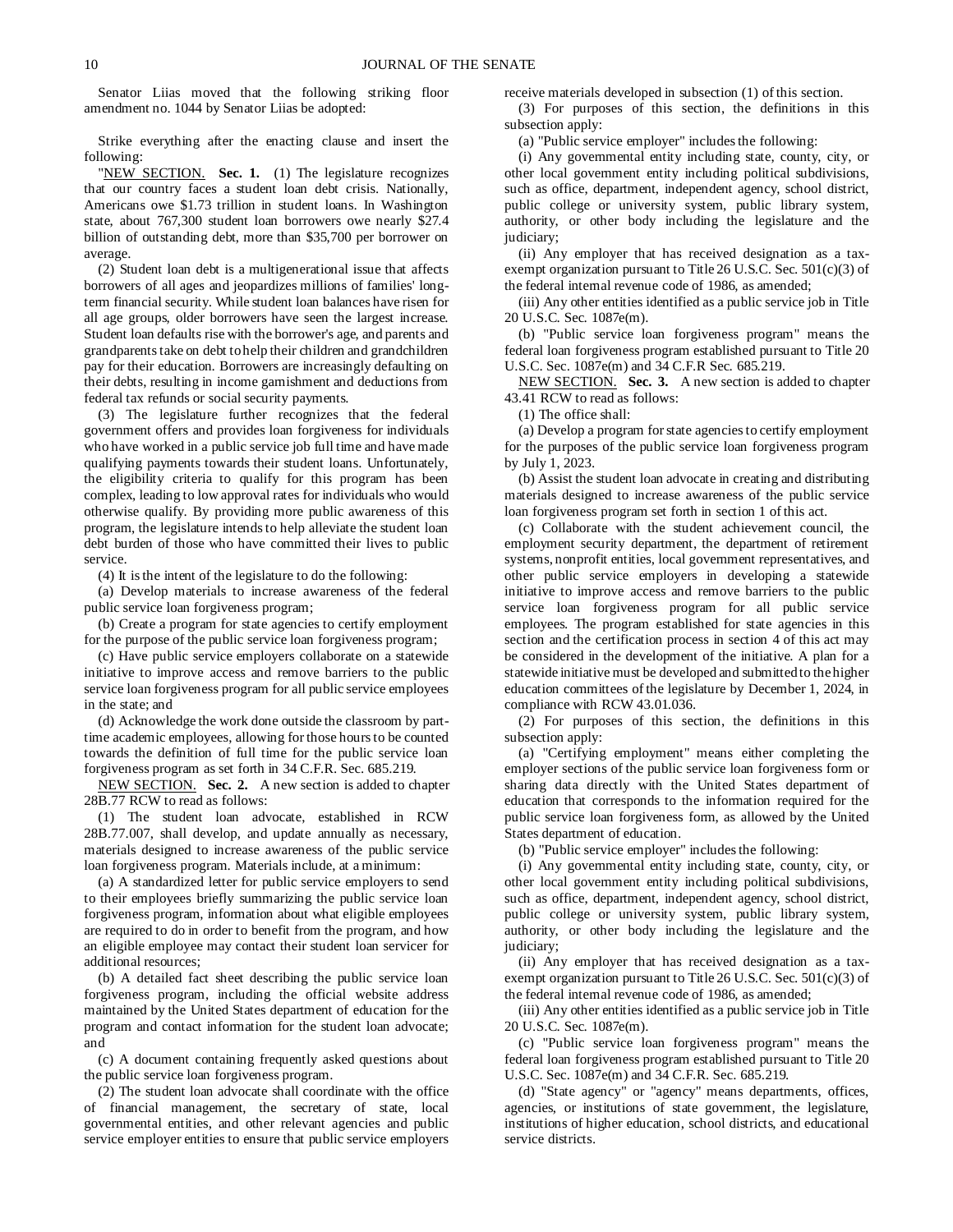NEW SECTION. **Sec. 4.** A new section is added to chapter 41.04 RCW to read as follows:

(1) As soon as available, a state agency shall provide the materials described in section 2 of this act in written or electronic form to:

(a) All employees annually;

(b) Newly hired employees within 30 days of the employee's first day of employment.

(2) A state agency must certify employment for the purposes of the public service loan forgiveness program in accordance with the program established in section 3 of this act by July 1, 2023.

(a) If a state agency does not directly certify employment with the United States department of education, the state agency must annually provide notice of renewal and a copy of the public service loan forgiveness form with employer information and employment certification sections of the form already completed reflecting at least the last 12 months of employment to:

(i) An employee who requests a public service loan forgiveness form;

(ii) Any current employee for whom the state agency has previously certified employment, unless the employee has opted out; and

(iii) An employee who has separated from service or employment, unless the employee has opted out.

(b) A state agency shall not unreasonably delay in certifying employment.

(c) A state agency must seek permission from its employees prior to certifying their employment.

(d) Institutions of higher education must use the calculation established in section 5 of this act to determine whether a parttime academic employee is considered full time for the public service loan forgiveness program.

(e) A state agency may send the information necessary for public service loan forgiveness employment certification to the United States department of education, or its agents, if the United States department of education permits public service employers to certify employment for past or present individual employees or groups of employees directly, notwithstanding other provisions of law.

(f) The office of financial management is authorized to adopt rules for the purpose of this section.

(3) An employee of a state agency may opt out of the employment certification process established in section 3 of this act at any time.

(4) For purposes of this section, the definitions in this subsection apply:

(a) "Certifying employment" means either completing the employer sections of the public service loan forgiveness form or sharing data directly with the United States department of education that corresponds to the information required for the public service loan forgiveness form.

(b) "Full time" has the same meaning as set forth in 34 C.F.R. Sec. 685.219.

(c) "Public service employer" includes the following:

(i) Any governmental entity including state, county, city, or other local government entity including political subdivisions, such as office, department, independent agency, school district, public college or university system, public library system, authority, or other body including the legislature and the judiciary;

(ii) Any employer that has received designation as a taxexempt organization pursuant to Title 26 U.S.C. Sec. 501(c)(3) of the federal internal revenue code of 1986, as amended;

(iii) Any other entities identified as a public service job in Title 20 U.S.C. Sec. 1087e(m).

(d) "Public service loan forgiveness program" means the federal loan forgiveness program established pursuant to Title 20 U.S.C. Sec. 1087e(m) and 34 C.F.R. Sec. 685.219.

(e) "State agency" or "agency" means departments, offices, agencies, or institutions of state government, the legislature, institutions of higher education, school districts, and educational service districts.

NEW SECTION. **Sec. 5.** A new section is added to chapter 41.04 RCW to read as follows:

For the purpose of determining whether a part-time academic employee at an institution of higher education is considered full time for certifying employment for the public service loan forgiveness program, duties performed in support of, or in addition to, contractually assigned in-class teaching hours must be included. To calculate this, each hour of in-class teaching time shall be multiplied by 3.35 hours. This section shall not supersede any calculation or adjustment established by a collective bargaining agreement or employer policy for additional work done outside of in-class teaching. An institution of higher education shall not treat any adjusted total hours worked differently from hours worked without an adjustment when determining whether an employee is full time. "Institution of higher education" has the same meaning as "institutions of higher education" in RCW 28B.10.016.

NEW SECTION. **Sec. 6.** This act is necessary for the immediate preservation of the public peace, health, or safety, or support of the state government and its existing public institutions, and takes effect immediately."

On page 1, line 2 of the title, after "program;" strike the remainder of the title and insert "adding a new section to chapter 28B.77 RCW; adding a new section to chapter 43.41 RCW; adding new sections to chapter 41.04 RCW; creating a new section; and declaring an emergency."

Senators Liias and Holy spoke in favor of adoption of the striking amendment.

The Vice President Pro Tempore declared the question before the Senate to be the adoption of striking floor amendment no. 1044 by Senator Liias to Substitute Senate Bill No. 5847.

The motion by Senator Liias carried and striking floor amendment no. 1044 was adopted by voice vote.

## MOTION

On motion of Senator Liias, the rules were suspended, Engrossed Substitute Senate Bill No. 5847 was advanced to third reading, the second reading considered the third and the bill was placed on final passage.

Senators Liias and Holy spoke in favor of passage of the bill.

The Vice President Pro Tempore declared the question before the Senate to be the final passage of Engrossed Substitute Senate Bill No. 5847.

#### ROLL CALL

The Secretary called the roll on the final passage of Engrossed Substitute Senate Bill No. 5847 and the bill passed the Senate by the following vote: Yeas, 37; Nays, 12; Absent, 0; Excused, 0.

Voting yea: Senators Billig, Carlyle, Cleveland, Conway, Das, Dhingra, Fortunato, Frockt, Gildon, Hasegawa, Hawkins, Holy, Hunt, Keiser, King, Kuderer, Liias, Lovelett, Lovick, Mullet, Muzzall, Nguyen, Nobles, Pedersen, Randall, Robinson, Rolfes, Saldaña, Salomon, Schoesler, Sefzik, Sheldon, Stanford, Trudeau, Van De Wege, Wellman and Wilson, C.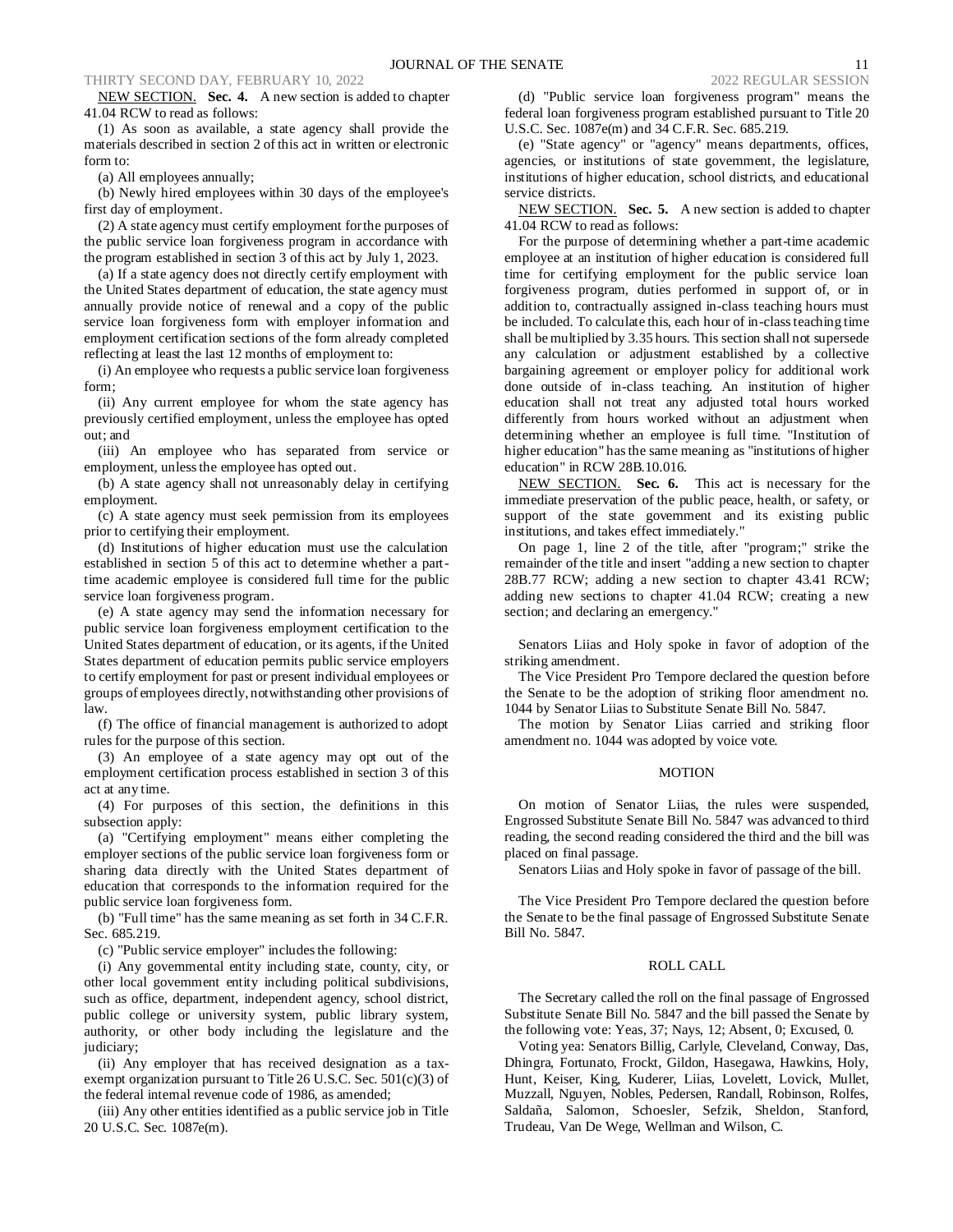Voting nay: Senators Braun, Brown, Dozier, Honeyford, McCune, Padden, Rivers, Short, Wagoner, Warnick, Wilson, J. and Wilson, L.

ENGROSSED SUBSTITUTE SENATE BILL NO. 5847, having received the constitutional majority, was declared passed. There being no objection, the title of the bill was ordered to stand as the title of the act.

### PARLIAMENTARY INQUIRY

Senator Sheldon: "Thank you Mr. President. This point is no reflection on anyone who has spoken on the floor today or virtually. But I have noticed over the last few weeks that members will speak, will make a floor speech that is apparently being read from a document. And I think we all know that we have to ask you Mr. President for permission to briefly read from a document. But Mr. President I know in this virtual world things are changing, but am I correct that a member may not read a floor speech?"

### REPLY BY THE VICE PRESIDENT PRO TEMPORE

Vice President Pro Tempore: "Senator Sheldon, your point is duly noted. Thank you."

### SECOND READING

SENATE BILL NO. 5855, by Senators Lovelett, Nobles, Wilson, C., Billig, Das, Hasegawa, Hawkins, Hunt, Keiser, Kuderer, Nguyen, Randall, Saldaña, Stanford and Trudeau

Concerning the use of campaign funds to reimburse expenses for child care and other caregiving services.

The measure was read the second time.

#### MOTION

On motion of Senator Lovelett, the rules were suspended, Senate Bill No. 5855 was advanced to third reading, the second reading considered the third and the bill was placed on final passage.

Senators Lovelett, Nobles, Nguyen, Sheldon and Schoesler spoke in favor of passage of the bill.

Senators Padden and Wilson, J. spoke against passage of the bill.

The Vice President Pro Tempore declared the question before the Senate to be the final passage of Senate Bill No. 5855.

## ROLL CALL

The Secretary called the roll on the final passage of Senate Bill No. 5855 and the bill passed the Senate by the following vote: Yeas, 46; Nays, 3; Absent, 0; Excused, 0.

Voting yea: Senators Billig, Braun, Brown, Carlyle, Cleveland, Conway, Das, Dhingra, Dozier, Fortunato, Frockt, Gildon, Hasegawa, Hawkins, Holy, Honeyford, Hunt, Keiser, King, Kuderer, Liias, Lovelett, Lovick, McCune, Muzzall, Nguyen, Nobles, Pedersen, Randall, Rivers, Robinson, Rolfes, Saldaña, Salomon, Schoesler, Sefzik, Sheldon, Short, Stanford, Trudeau, Van De Wege, Wagoner, Warnick, Wellman, Wilson, C. and Wilson, L.

Voting nay: Senators Mullet, Padden and Wilson, J.

SENATE BILL NO. 5855, having received the constitutional majority, was declared passed. There being no objection, the title of the bill was ordered to stand as the title of the act.

## PERSONAL PRIVILEGE

Senator King: "Thank you Mr. President. Senator Lovick, the day that you were welcomed to the Senate, I showed my lack of technical ability and was not able to welcome you to the Senate. And so, I wanted to do that, I had two little quick references. I was over in the other body when you were there, I was before the Transportation Committee, and I was presenting a bill that had passed the Senate in regard to tinting of windows. And my premise was that it was to protect our police officers and as I went though and was finishing up my presentation, I was getting some questions which kind of thought that my chances of getting this bill out of the House was going to be pretty slim. And I remember that you came to my rescue and supported the bill, and it did pass. And then lastly, the first week of the Senate, of the session, on Wednesday I tested positive I guess, for Covid, so I was quarantined. And you were kind enough to call me the next day to ask how I was doing. Those are two things that I have been very impressed by. I can't thank you enough, and welcome to the Senate, you are doing a great job as you go forth leading us today on the floor. Thank you Senator Lovick."

### SECOND READING

SENATE BILL NO. 5597, by Senators Saldaña, Hunt, Conway, Das, Dhingra, Frockt, Hasegawa, Kuderer, Liias, Lovelett, Nguyen, Nobles, Pedersen, Stanford and Wilson, C.

Concerning the Washington voting rights act.

#### MOTION

On motion of Senator Saldaña, Second Substitute Senate Bill No. 5597 was substituted for Senate Bill No. 5597 and the substitute bill was placed on the second reading and read the second time.

#### MOTION

Senator Warnick moved that the following floor amendment no. 1074 by Senator Warnick be adopted:

On page 3, after line 11, insert the following:

"**Sec. 3.** RCW 29A.92.050 and 2021 c 173 s 4 are each amended to read as follows:

(1)(a) Prior to the adoption of its proposed plan, the political subdivision must provide public notice to residents of the subdivision about the proposed remedy to a potential violation of RCW 29A.92.020. If a significant segment of the residents of the subdivision have limited English proficiency and speaks a language other than English, the political subdivision must:

(i) Provide accurate written and verbal notice of the proposed remedy in languages that diverse residents of the political subdivision can understand, as indicated by demographic data; and

(ii) Air radio or television public service announcements describing the proposed remedy broadcast in the languages that diverse residents of the political subdivision can understand, as indicated by demographic data.

(b) The political subdivision shall hold at least one public hearing on the proposed plan at least one week before adoption.

(c) For purposes of this section, "significant segment of the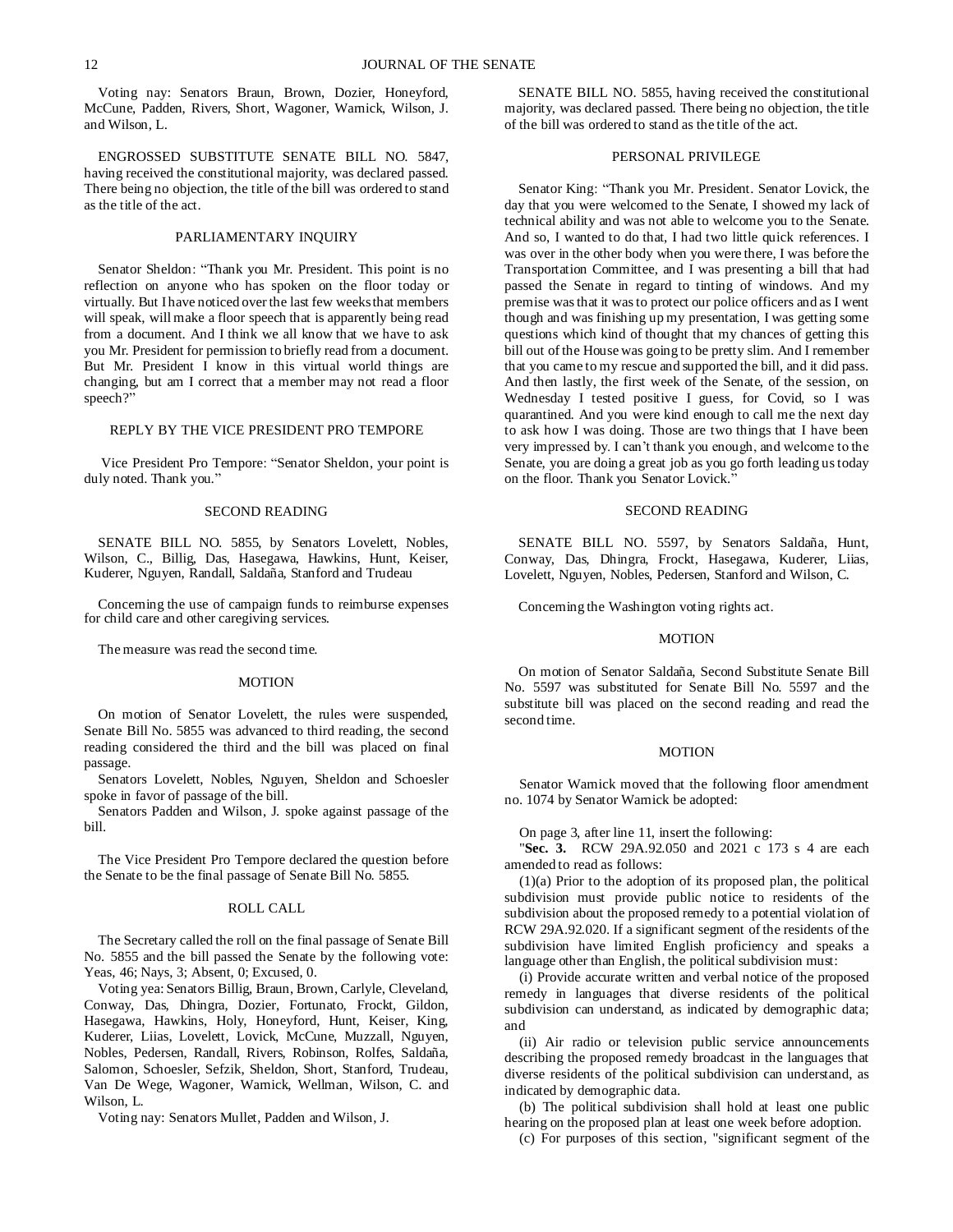community" means five percent or more of residents, or five hundred or more residents, whichever is fewer, residing in the political subdivision.

(2)(a) If the political subdivision invokes its authority under RCW 29A.92.040 and the plan is adopted during the period of time between the first Tuesday after the first Monday of November and on or before January 15th of the following year, the political subdivision shall order new elections to occur at the next succeeding general election.

(b) If the political subdivision invokes its authority under RCW 29A.92.040 and the plan is adopted during the period of time between January 16th and on or before the first Monday of November, the next election will occur as scheduled and organized under the current electoral system, but the political subdivision shall order new elections to occur pursuant to the remedy at the general election the following calendar year.

(3) If a political subdivision implements a district-based election system under RCW 29A.92.040(2), the plan shall be consistent with the following criteria:

(a) Each district shall be as reasonably equal in population as possible to each and every other such district comprising the political subdivision.

(b) Each district shall be reasonably compact.

(c) Each district shall consist of geographically contiguous area.

(d) To the extent feasible, the district boundaries shall coincide with existing recognized natural boundaries and shall, to the extent possible, preserve existing communities of related and mutual interest.

(e) District boundaries may not be drawn or maintained in a manner that creates or perpetuates the dilution of the votes of the members of a protected class or classes.

(f) District boundaries may not be drawn or maintained in a manner that favors or disfavors any racial group or political party.

(g) All positions on the governing body must stand for election at the next election for the governing body, scheduled pursuant to subsection (2) of this section. The governing body may subsequently choose to stagger the terms of its positions.

(4) Within forty-five days after receipt of federal decennial census information applicable to a specific local area, the commission established in RCW 44.05.030 shall forward the census information to each political subdivision.

(5) No later than November 15th of each year ending in one, the governing body of the political subdivision that had previously invoked its authority under RCW 29A.92.040 to implement a district-based election system, or that was previously charged with redistricting under RCW 29A.92.110, shall prepare a plan for redistricting its districts, pursuant to RCW 29A.76.010, and in a manner consistent with this chapter."

Renumber the remaining sections consecutively and correct any internal references accordingly.

On page 4, line 38, after "classes" insert ". The court may not approve a remedy that favors or disfavors any racial group or political party"

On page 17, line 10, after "sections" strike all material through "14" and insert "1 through 5, 7 through 10, and 15"

On page 1, line 2 of the title, after "29A.92.030," insert "29A.92.050,"

Senators Warnick and Wagoner spoke in favor of adoption of the amendment.

Senators Hunt and Saldaña spoke against adoption of the amendment.

The Vice President Pro Tempore declared the question before the Senate to be the adoption of floor amendment no. 1074 by Senator Warnick on page 3, after line 11 to Second Substitute Senate Bill No. 5597.

The motion by Senator Warnick did not carry and floor amendment no. 1074 was not adopted by voice vote.

#### **MOTION**

Senator Wilson, J. moved that the following floor amendment no. 1079 by Senator Wilson, J. be adopted:

Beginning on page 6, line 27, strike all of subsection (5) Correct any internal references accordingly. On page 8, beginning on line 4, strike all of subsection (4) Correct any internal references accordingly.

Senator Wilson, J. spoke in favor of adoption of the amendment.

Senator Hunt spoke against adoption of the amendment.

The Vice President Pro Tempore declared the question before the Senate to be the adoption of floor amendment no. 1079 by Senator Wilson, J. on page 6, line 27 to Second Substitute Senate Bill No. 5597.

The motion by Senator Wilson, J. did not carry and floor amendment no. 1079 was not adopted by voice vote.

#### MOTION

Senator Padden moved that the following floor amendment no. 1077 by Senator Padden be adopted:

On page 8, beginning on line 20, strike all of section 8 and insert the following:

**"Sec. 8.** RCW 29A.92.130 and 2018 c 113 s 405 are each amended to read as follows:

 $(( (4))$ ) In any action to enforce this chapter, the court may allow the prevailing ((plaintiff or plaintiffs, other than the state or political subdivision thereof,)) party or parties reasonable attorneys' fees, all nonattorney fee costs as defined by RCW 4.84.010, and all reasonable expert witness fees. No fees or costs may be awarded if no action is filed.

 $((2)$  Prevailing defendants may recover an award of fees costs pursuant to RCW 4.84.185.))"

Correct any internal references accordingly.

Senators Padden and Fortunato spoke in favor of adoption of the amendment.

Senator Hunt spoke against adoption of the amendment.

The Vice President Pro Tempore declared the question before the Senate to be the adoption of floor amendment no. 1077 by Senator Padden on page 8, line 20 to Second Substitute Senate Bill No. 5597.

The motion by Senator Padden did not carry and floor amendment no. 1077 was not adopted by voice vote.

### MOTION

Senator Braun moved that the following floor amendment no. 1070 by Senator Braun be adopted:

On page 9, beginning on line 7, after "(i)" strike all material through "class" on line 31 and insert "A political subdivision which, within the previous 25 years, has become subject to at least one court order or government enforcement action based upon a finding of any violation of this chapter, the federal voting rights act, the Fifteenth Amendment to the United States Constitution,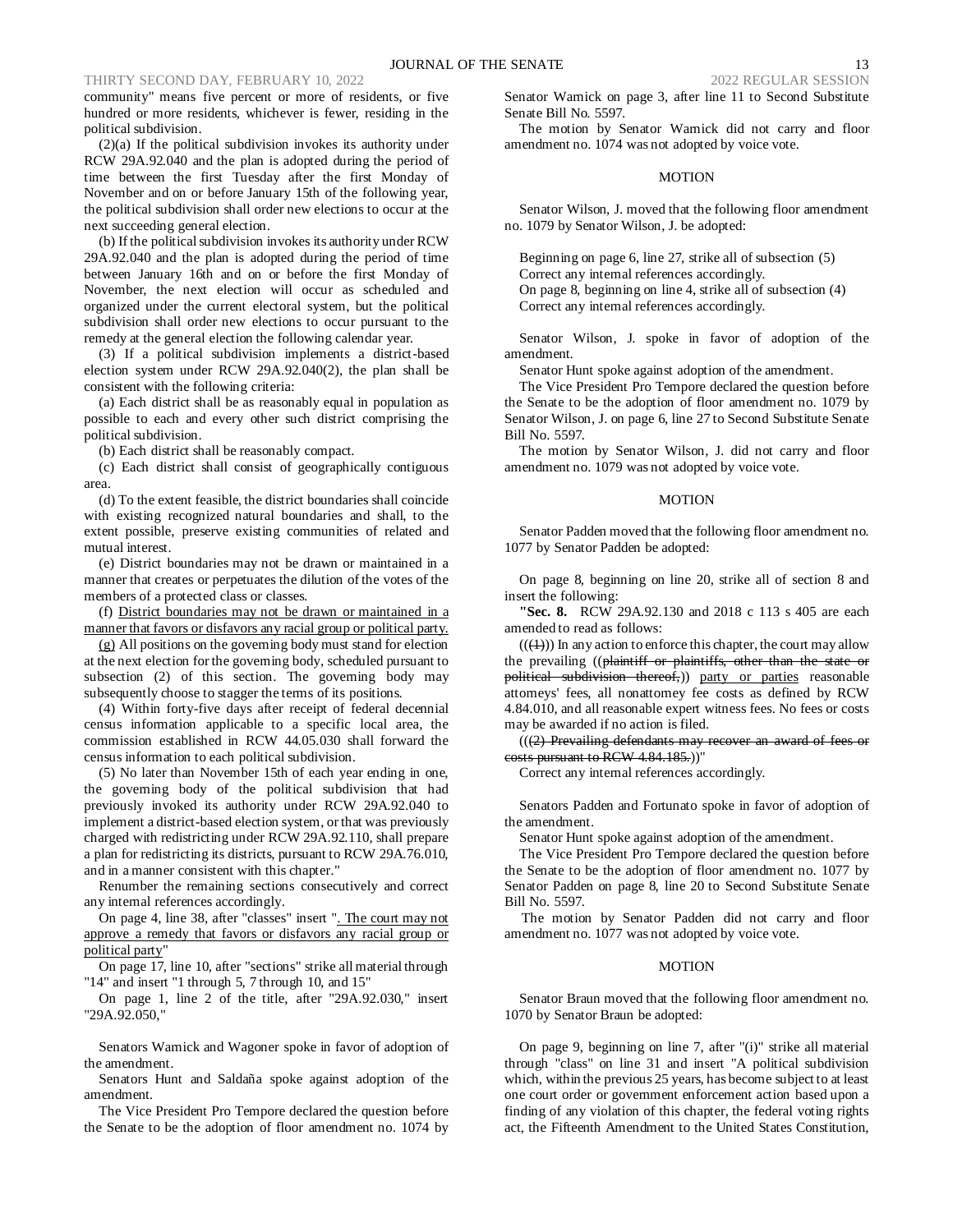or a voting-related violation of the Fourteenth Amendment to the United States Constitution, unless the political subdivision initiated the court action or entered into a consent decree or partial consent decree; or

(ii) A political subdivision which, within the previous five years, has failed to comply with its obligations to provide data or information to the repository, as stated in section 10 of this act"

Senator Braun spoke in favor of adoption of the amendment.

Senators Hunt and Saldaña spoke against adoption of the amendment.

The Vice President Pro Tempore declared the question before the Senate to be the adoption of floor amendment no. 1070 by Senator Braun on page 9, line 7 to Second Substitute Senate Bill No. 5597.

The motion by Senator Braun did not carry and floor amendment no. 1070 was not adopted by voice vote.

### MOTION

Senator Mullet moved that the following floor amendment no. 1081 by Senator Mullet be adopted:

On page 12, after line 18, insert the following: "(8) This section expires June 30, 2029."

Senators Mullet, Hunt and Wilson, J. spoke in favor of adoption of the amendment.

The Vice President Pro Tempore declared the question before the Senate to be the adoption of floor amendment no. 1081 by Senator Mullet on page 12, after line 18 to Second Substitute Senate Bill No. 5597.

The motion by Senator Mullet carried and floor amendment no. 1081 was adopted by voice vote.

#### **MOTION**

On motion of Senator Saldaña, the rules were suspended, Engrossed Second Substitute Senate Bill No. 5597 was advanced to third reading, the second reading considered the third and the bill was placed on final passage.

Senators Saldaña and Hunt spoke in favor of passage of the bill. Senators Wilson, J. and Padden spoke against passage of the bill.

The Vice President Pro Tempore declared the question before the Senate to be the final passage of Engrossed Second Substitute Senate Bill No. 5597.

## ROLL CALL

The Secretary called the roll on the final passage of Engrossed Second Substitute Senate Bill No. 5597 and the bill passed the Senate by the following vote: Yeas, 29; Nays, 20; Absent, 0; Excused, 0.

Voting yea: Senators Billig, Carlyle, Cleveland, Conway, Das, Dhingra, Frockt, Hasegawa, Hunt, Keiser, Kuderer, Liias, Lovelett, Lovick, Mullet, Nguyen, Nobles, Pedersen, Randall, Robinson, Rolfes, Saldaña, Salomon, Sheldon, Stanford, Trudeau, Van De Wege, Wellman and Wilson, C.

Voting nay: Senators Braun, Brown, Dozier, Fortunato, Gildon, Hawkins, Holy, Honeyford, King, McCune, Muzzall, Padden, Rivers, Schoesler, Sefzik, Short, Wagoner, Warnick, Wilson, J. and Wilson, L.

ENGROSSED SECOND SUBSTITUTE SENATE BILL NO.

5597, having received the constitutional majority, was declared passed. There being no objection, the title of the bill was ordered to stand as the title of the act.

## SECOND READING

SENATE BILL NO. 5544, by Senators Brown, Dozier, Frockt, Hasegawa, Mullet, Rolfes, Short, Wagoner, Wellman and Wilson, L.

Establishing the Washington blockchain work group.

#### **MOTIONS**

On motion of Senator Brown, Substitute Senate Bill No. 5544 was substituted for Senate Bill No. 5544 and the substitute bill was placed on the second reading and read the second time.

Senator Brown moved that the following floor amendment no. 988 by Senator Brown be adopted:

On page 1, beginning on line 18, after "(c)" strike all material through "(d)" on line 20

Reletter the remaining subsections consecutively and correct any internal references accordingly.

On page 3, at the beginning of line 17, strike "office of the lieutenant governor" and insert "department of commerce"

Senators Brown and Carlyle spoke in favor of adoption of the amendment.

### MOTION

On motion of Senator Randall, Senator Van De Wege was excused.

The Vice President Pro Tempore declared the question before the Senate to be the adoption of floor amendment no. 988 by Senator Brown on page 1, line 18 to Substitute Senate Bill No. 5544.

The motion by Senator Brown carried and floor amendment no. 988 was adopted by voice vote.

#### MOTION

Senator Short moved that the following floor amendment no. 1045 by Senator Short be adopted:

On page 2, line 26, after "(q)" insert "An individual representing a federally recognized tribe located in Washington;  $(r)$ "

Reletter the remaining subsections consecutively and correct any internal references accordingly.

On page 2, line 32, after "through" strike "(s)" and insert "(t)"

Senators Short and Carlyle spoke in favor of adoption of the amendment.

The Vice President Pro Tempore declared the question before the Senate to be the adoption of floor amendment no. 1045 by Senator Short on page 2, line 26 to Substitute Senate Bill No. 5544.

The motion by Senator Short carried and floor amendment no. 1045 was adopted by voice vote.

#### MOTION

On motion of Senator Brown, the rules were suspended,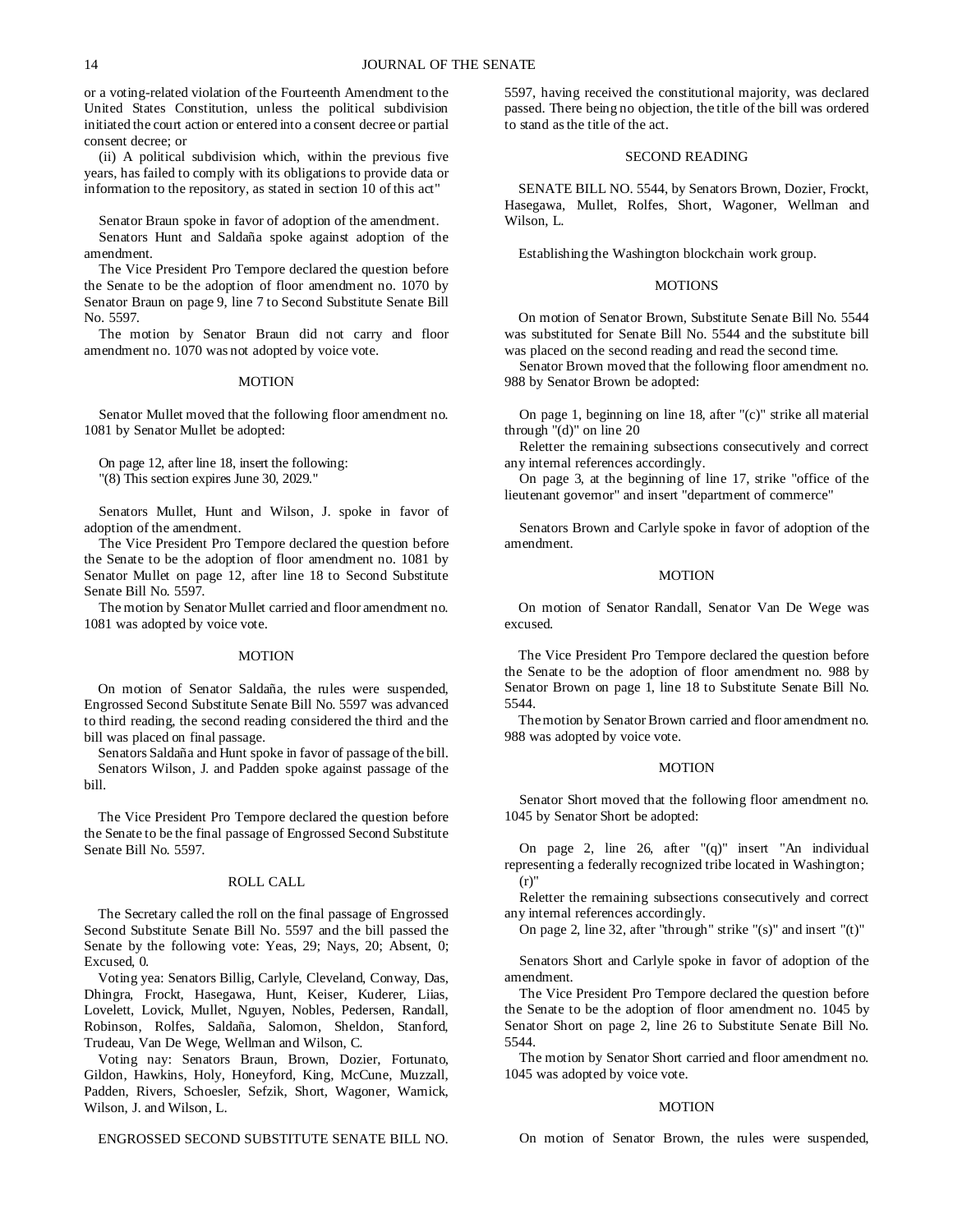# THIRTY SECOND DAY, FEBRUARY 10, 2022

Engrossed Substitute Senate Bill No. 5544 was advanced to third reading, the second reading considered the third and the bill was placed on final passage.

Senators Brown, Carlyle and Mullet spoke in favor of passage of the bill.

The Vice President Pro Tempore declared the question before the Senate to be the final passage of Engrossed Substitute Senate Bill No. 5544.

### ROLL CALL

The Secretary called the roll on the final passage of Engrossed Substitute Senate Bill No. 5544 and the bill passed the Senate by the following vote: Yeas, 48; Nays, 0; Absent, 0; Excused, 1.

Voting yea: Senators Billig, Braun, Brown, Carlyle, Cleveland, Conway, Das, Dhingra, Dozier, Fortunato, Frockt, Gildon, Hasegawa, Hawkins, Holy, Honeyford, Hunt, Keiser, King, Kuderer, Liias, Lovelett, Lovick, McCune, Mullet, Muzzall, Nguyen, Nobles, Padden, Pedersen, Randall, Rivers, Robinson, Rolfes, Saldaña, Salomon, Schoesler, Sefzik, Sheldon, Short, Stanford, Trudeau, Wagoner, Warnick, Wellman, Wilson, C., Wilson, J. and Wilson, L.

Excused: Senator Van De Wege

ENGROSSED SUBSTITUTE SENATE BILL NO. 5544, having received the constitutional majority, was declared passed. There being no objection, the title of the bill was ordered to stand as the title of the act.

### SECOND READING

SENATE BILL NO. 5713, by Senators Das, Liias, Nobles, Robinson, Saldaña and Wellman

Providing a property tax exemption for limited equity cooperative housing.

The measure was read the second time.

#### MOTION

On motion of Senator Das, the rules were suspended, Senate Bill No. 5713 was advanced to third reading, the second reading considered the third and the bill was placed on final passage.

Senators Das and Fortunato spoke in favor of passage of the bill.

The Vice President Pro Tempore declared the question before the Senate to be the final passage of Senate Bill No. 5713.

#### ROLL CALL

The Secretary called the roll on the final passage of Senate Bill No. 5713 and the bill passed the Senate by the following vote: Yeas, 41; Nays, 7; Absent, 0; Excused, 1.

Voting yea: Senators Billig, Braun, Carlyle, Cleveland, Conway, Das, Dhingra, Fortunato, Frockt, Gildon, Hasegawa, Hawkins, Holy, Hunt, Keiser, Kuderer, Liias, Lovelett, Lovick, McCune, Mullet, Muzzall, Nguyen, Nobles, Padden, Pedersen, Randall, Rivers, Robinson, Rolfes, Saldaña, Salomon, Sefzik, Sheldon, Stanford, Trudeau, Wagoner, Warnick, Wellman, Wilson, C. and Wilson, J.

Voting nay: Senators Brown, Dozier, Honeyford, King, Schoesler, Short and Wilson, L.

Excused: Senator Van De Wege

SENATE BILL NO. 5713, having received the constitutional majority, was declared passed. There being no objection, the title of the bill was ordered to stand as the title of the act.

### SECOND READING

SENATE BILL NO. 5819, by Senators Braun, Brown, Conway, Dozier, Frockt, Keiser, Randall, Rivers, Saldaña, Short, Trudeau, Warnick and Wilson, L.

Concerning the developmental disabilities administration's nopaid services caseload.

#### **MOTIONS**

On motion of Senator Braun, Substitute Senate Bill No. 5819 was substituted for Senate Bill No. 5819 and the substitute bill was placed on the second reading and read the second time.

On motion of Senator Braun, the rules were suspended, Substitute Senate Bill No. 5819 was advanced to third reading, the second reading considered the third and the bill was placed on final passage.

Senators Braun and Randall spoke in favor of passage of the bill.

The Vice President Pro Tempore declared the question before the Senate to be the final passage of Substitute Senate Bill No. 5819.

### ROLL CALL

The Secretary called the roll on the final passage of Substitute Senate Bill No. 5819 and the bill passed the Senate by the following vote: Yeas, 49; Nays, 0; Absent, 0; Excused, 0.

Voting yea: Senators Billig, Braun, Brown, Carlyle, Cleveland, Conway, Das, Dhingra, Dozier, Fortunato, Frockt, Gildon, Hasegawa, Hawkins, Holy, Honeyford, Hunt, Keiser, King, Kuderer, Liias, Lovelett, Lovick, McCune, Mullet, Muzzall, Nguyen, Nobles, Padden, Pedersen, Randall, Rivers, Robinson, Rolfes, Saldaña, Salomon, Schoesler, Sefzik, Sheldon, Short, Stanford, Trudeau, Van De Wege, Wagoner, Warnick, Wellman, Wilson, C., Wilson, J. and Wilson, L.

SUBSTITUTE SENATE BILL NO. 5819, having received the constitutional majority, was declared passed. There being no objection, the title of the bill was ordered to stand as the title of the act.

#### SECOND READING

SENATE BILL NO. 5793, by Senators Wilson, C., Trudeau, Das, Dhingra, Hasegawa, Lovelett, Nguyen, Nobles and Saldaña

Concerning stipends for low-income or underrepresented community members of state boards, commissions, councils, committees, and other similar groups.

### **MOTION**

On motion of Senator Wilson, C., Second Substitute Senate Bill No. 5793 was substituted for Senate Bill No. 5793 and the substitute bill was placed on the second reading and read the second time.

Revised for 2nd Substitute: Allowing compensation for lived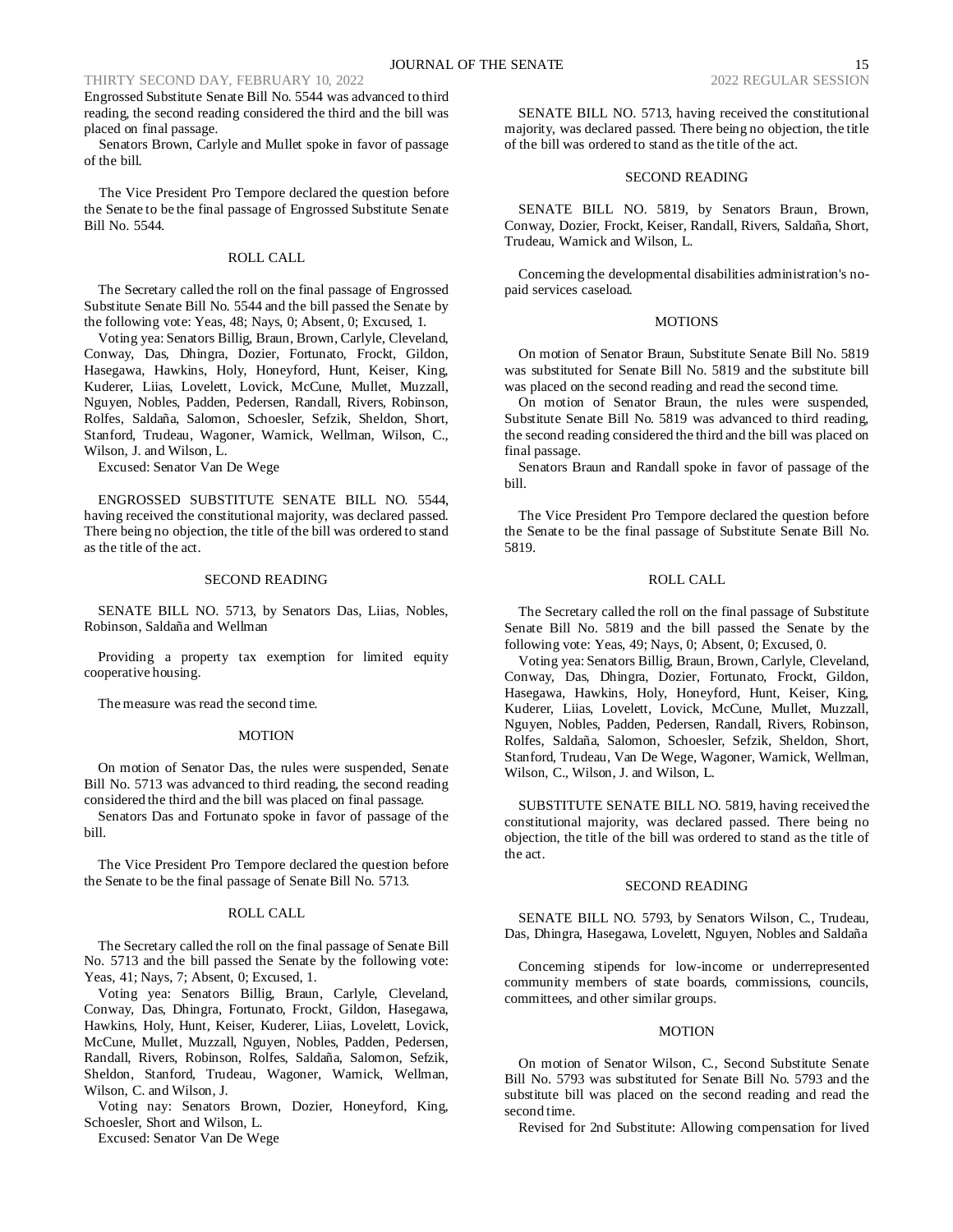experience on boards, commissions, councils, committees, and other similar groups.

## MOTION

Senator Wilson, J. moved that the following floor amendment no. 1068 by Senator Wilson, J. be adopted:

Beginning on page 6, line 22, strike all of section 6 and insert the following:

"NEW SECTION. Sec. 6. A new section is added to chapter 43.03 RCW to read as follows:

(1) An agency exercising its authority to provide stipends under RCW 43.03.220(2) must report to the Washington state office of equity not later than August 30, 2023, and annually thereafter, as follows:

(a) A brief description of the groups for which stipends or reimbursements have been made available;

(b) An accounting of the stipends or reimbursements provided and reason why the individual qualified; and

(c) An analysis of whether and how the availability of stipends or reimbursements has reduced barriers to participation and increased the diversity of group participants.

(2) The Washington state office of equity shall:

(a) Compile and analyze the information received from agencies under this section;

(b) Consult with stakeholder communities; and

(c) Prepare a report to the governor and legislature by August 30, 2024, and annually thereafter. The report must include an overall evaluation of the stipend and reimbursement process authorized in RCW 43.03.220(2), recommendations for improving the process, and recommendations to further decrease barriers to participation and increase the diversity of group applicants."

Senator Wilson, J. spoke in favor of adoption of the amendment.

Senator Wilson, C. spoke against adoption of the amendment.

The Vice President Pro Tempore declared the question before the Senate to be the adoption of floor amendment no. 1068 by Senator Wilson, J. on page 6, line 22 to Second Substitute Senate Bill No. 5793.

The motion by Senator Wilson, J. did not carry, and floor amendment no. 1068 was not adopted by voice vote.

#### MOTION

On motion of Senator Wilson, C., the rules were suspended, Second Substitute Senate Bill No. 5793 was advanced to third reading, the second reading considered the third and the bill was placed on final passage.

Senators Wilson, C., Trudeau, Hasegawa and Sheldon spoke in favor of passage of the bill.

Senator Wilson, J. spoke against passage of the bill.

The Vice President Pro Tempore declared the question before the Senate to be the final passage of Second Substitute Senate Bill No. 5793.

#### ROLL CALL

The Secretary called the roll on the final passage of Second Substitute Senate Bill No. 5793 and the bill passed the Senate by the following vote: Yeas, 31; Nays, 18; Absent, 0; Excused, 0.

Voting yea: Senators Billig, Carlyle, Cleveland, Conway, Das, Dhingra, Frockt, Gildon, Hasegawa, Hunt, Keiser, Kuderer, Liias, Lovelett, Lovick, Mullet, Muzzall, Nguyen, Nobles, Pedersen, Randall, Robinson, Rolfes, Saldaña, Salomon, Sheldon, Stanford, Trudeau, Van De Wege, Wellman and Wilson, C.

Voting nay: Senators Braun, Brown, Dozier, Fortunato, Hawkins, Holy, Honeyford, King, McCune, Padden, Rivers, Schoesler, Sefzik, Short, Wagoner, Warnick, Wilson, J. and Wilson, L.

SECOND SUBSTITUTE SENATE BILL NO. 5793, having received the constitutional majority, was declared passed. There being no objection, the title of the bill was ordered to stand as the title of the act.

#### MOTION

At 4:45 p.m., on motion of Senator Pedersen, the Senate was declared to be at ease subject to the call of the President.

The Senate was called to order at 4:51 p.m. by President Pro Tempore, Senator Keiser presiding.

----

#### SECOND READING

SENATE BILL NO. 5581, by Senators Wellman, Nobles, Conway, Das, Nguyen, Saldaña and Wilson, C.

Addressing pupil transportation allocations.

### MOTIONS

On motion of Senator Wellman, Substitute Senate Bill No. 5581 was substituted for Senate Bill No. 5581 and the substitute bill was placed on the second reading and read the second time.

On motion of Senator Wellman, the rules were suspended, Substitute Senate Bill No. 5581 was advanced to third reading, the second reading considered the third and the bill was placed on final passage.

Senators Wellman and Hawkins spoke in favor of passage of the bill.

The President Pro Tempore declared the question before the Senate to be the final passage of Substitute Senate Bill No. 5581.

#### ROLL CALL

The Secretary called the roll on the final passage of Substitute Senate Bill No. 5581 and the bill passed the Senate by the following vote: Yeas, 49; Nays, 0; Absent, 0; Excused, 0.

Voting yea: Senators Billig, Braun, Brown, Carlyle, Cleveland, Conway, Das, Dhingra, Dozier, Fortunato, Frockt, Gildon, Hasegawa, Hawkins, Holy, Honeyford, Hunt, Keiser, King, Kuderer, Liias, Lovelett, Lovick, McCune, Mullet, Muzzall, Nguyen, Nobles, Padden, Pedersen, Randall, Rivers, Robinson, Rolfes, Saldaña, Salomon, Schoesler, Sefzik, Sheldon, Short, Stanford, Trudeau, Van De Wege, Wagoner, Warnick, Wellman, Wilson, C., Wilson, J. and Wilson, L.

SUBSTITUTE SENATE BILL NO. 5581, having received the constitutional majority, was declared passed. There being no objection, the title of the bill was ordered to stand as the title of the act.

## SECOND READING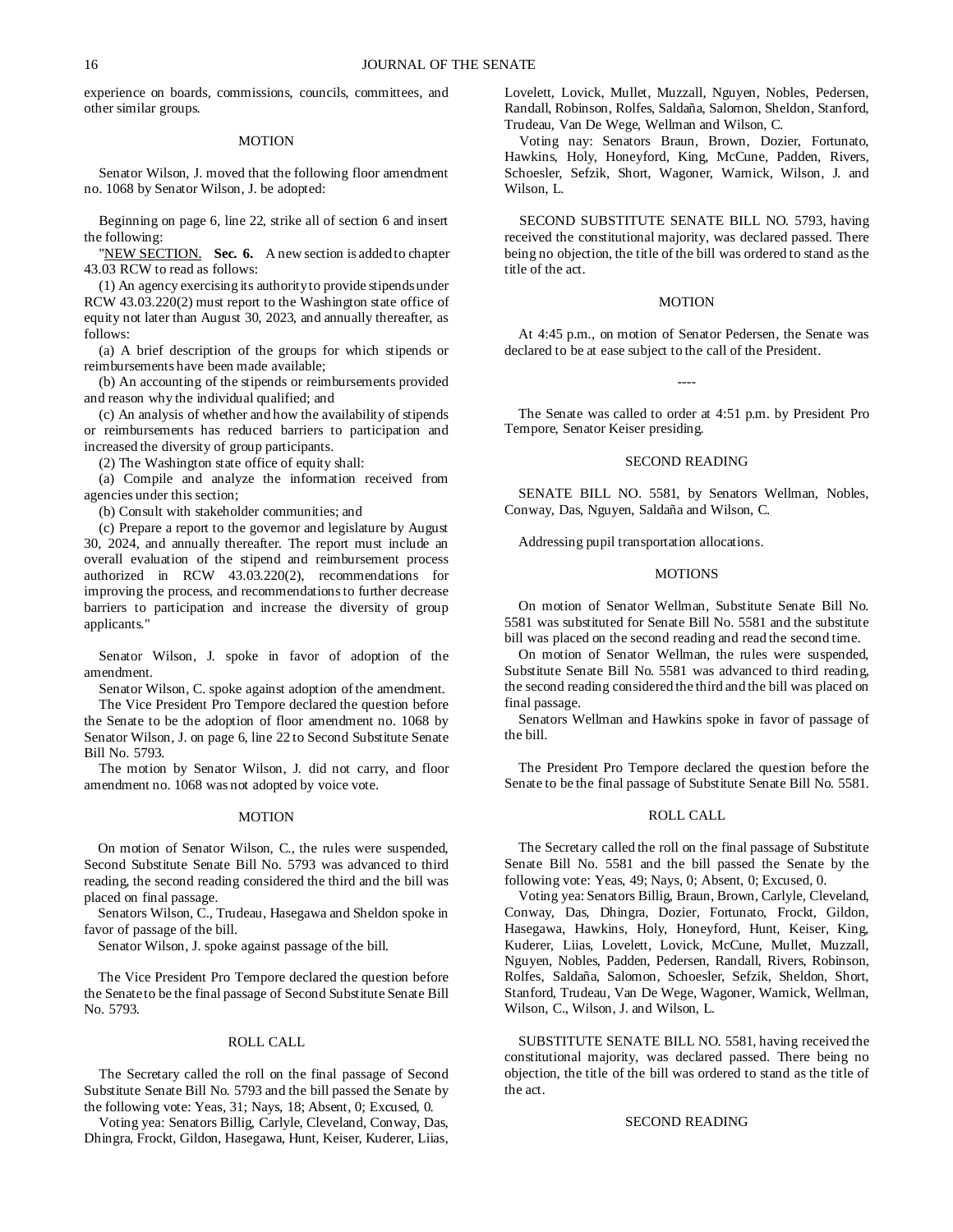SENATE BILL NO. 5487, by Senators Hawkins, Pedersen, Braun, Frockt, Hasegawa, Hunt, Keiser, Mullet, Nobles and Wagoner

Concerning small school district consolidation incentives for infrastructure enhancement and modernization.

The measure was read the second time.

### **MOTION**

On motion of Senator Hawkins, the rules were suspended, Senate Bill No. 5487 was advanced to third reading, the second reading considered the third and the bill was placed on final passage.

Senators Hawkins, Wellman and Dozier spoke in favor of passage of the bill.

Senator Schoesler spoke against passage of the bill.

The President Pro Tempore declared the question before the Senate to be the final passage of Senate Bill No. 5487.

### ROLL CALL

The Secretary called the roll on the final passage of Senate Bill No. 5487 and the bill passed the Senate by the following vote: Yeas, 40; Nays, 9; Absent, 0; Excused, 0.

Voting yea: Senators Billig, Braun, Carlyle, Cleveland, Conway, Das, Dhingra, Fortunato, Frockt, Gildon, Hasegawa, Hawkins, Holy, Hunt, Keiser, Kuderer, Liias, Lovelett, Lovick, Mullet, Muzzall, Nguyen, Nobles, Padden, Pedersen, Randall, Rivers, Robinson, Rolfes, Saldaña, Salomon, Sefzik, Stanford, Trudeau, Van De Wege, Wagoner, Warnick, Wellman, Wilson, C. and Wilson, L.

Voting nay: Senators Brown, Dozier, Honeyford, King, McCune, Schoesler, Sheldon, Short and Wilson, J.

SENATE BILL NO. 5487, having received the constitutional majority, was declared passed. There being no objection, the title of the bill was ordered to stand as the title of the act.

### SECOND READING

SENATE BILL NO. 5252, by Senators Wellman, Hasegawa, Conway, Das, Hunt, Kuderer, Liias, Nguyen, Nobles, Saldaña, Stanford and Wilson, C.

Concerning school district consultation with local tribes.

#### **MOTIONS**

On motion of Senator Wellman, Substitute Senate Bill No. 5252 was substituted for Senate Bill No. 5252 and the substitute bill was placed on the second reading and read the second time.

On motion of Senator Wellman, the rules were suspended, Substitute Senate Bill No. 5252 was advanced to third reading, the second reading considered the third and the bill was placed on final passage.

Senators Wellman and Hawkins spoke in favor of passage of the bill.

The President Pro Tempore declared the question before the Senate to be the final passage of Substitute Senate Bill No. 5252.

### ROLL CALL

The Secretary called the roll on the final passage of Substitute Senate Bill No. 5252 and the bill passed the Senate by the following vote: Yeas, 49; Nays, 0; Absent, 0; Excused, 0.

Voting yea: Senators Billig, Braun, Brown, Carlyle, Cleveland, Conway, Das, Dhingra, Dozier, Fortunato, Frockt, Gildon, Hasegawa, Hawkins, Holy, Honeyford, Hunt, Keiser, King, Kuderer, Liias, Lovelett, Lovick, McCune, Mullet, Muzzall, Nguyen, Nobles, Padden, Pedersen, Randall, Rivers, Robinson, Rolfes, Saldaña, Salomon, Schoesler, Sefzik, Sheldon, Short, Stanford, Trudeau, Van De Wege, Wagoner, Warnick, Wellman, Wilson, C., Wilson, J. and Wilson, L.

SUBSTITUTE SENATE BILL NO. 5252, having received the constitutional majority, was declared passed. There being no objection, the title of the bill was ordered to stand as the title of the act.

### SECOND READING

SENATE BILL NO. 5720, by Senators Mullet, Frockt, Gildon, Nguyen, Nobles and Randall

Providing student financial literacy education.

#### **MOTIONS**

On motion of Senator Mullet, Second Substitute Senate Bill No. 5720 was substituted for Senate Bill No. 5720 and the substitute bill was placed on the second reading and read the second time.

On motion of Senator Mullet, the rules were suspended, Second Substitute Senate Bill No. 5720 was advanced to third reading, the second reading considered the third and the bill was placed on final passage.

Senators Mullet, Hawkins, King, Padden, Honeyford, Dozier and Sefzik spoke in favor of passage of the bill.

Senator Sheldon spoke on passage of the bill.

The President Pro Tempore declared the question before the Senate to be the final passage of Second Substitute Senate Bill No. 5720.

#### ROLL CALL

The Secretary called the roll on the final passage of Second Substitute Senate Bill No. 5720 and the bill passed the Senate by the following vote: Yeas, 49; Nays, 0; Absent, 0; Excused, 0.

Voting yea: Senators Billig, Braun, Brown, Carlyle, Cleveland, Conway, Das, Dhingra, Dozier, Fortunato, Frockt, Gildon, Hasegawa, Hawkins, Holy, Honeyford, Hunt, Keiser, King, Kuderer, Liias, Lovelett, Lovick, McCune, Mullet, Muzzall, Nguyen, Nobles, Padden, Pedersen, Randall, Rivers, Robinson, Rolfes, Saldaña, Salomon, Schoesler, Sefzik, Sheldon, Short, Stanford, Trudeau, Van De Wege, Wagoner, Warnick, Wellman, Wilson, C., Wilson, J. and Wilson, L.

SECOND SUBSTITUTE SENATE BILL NO. 5720, having received the constitutional majority, was declared passed. There being no objection, the title of the bill was ordered to stand as the title of the act.

### SECOND READING

SENATE BILL NO. 5741, by Senators Lovick, Pedersen, Conway, Nobles, Saldaña, Wellman and Wilson, C.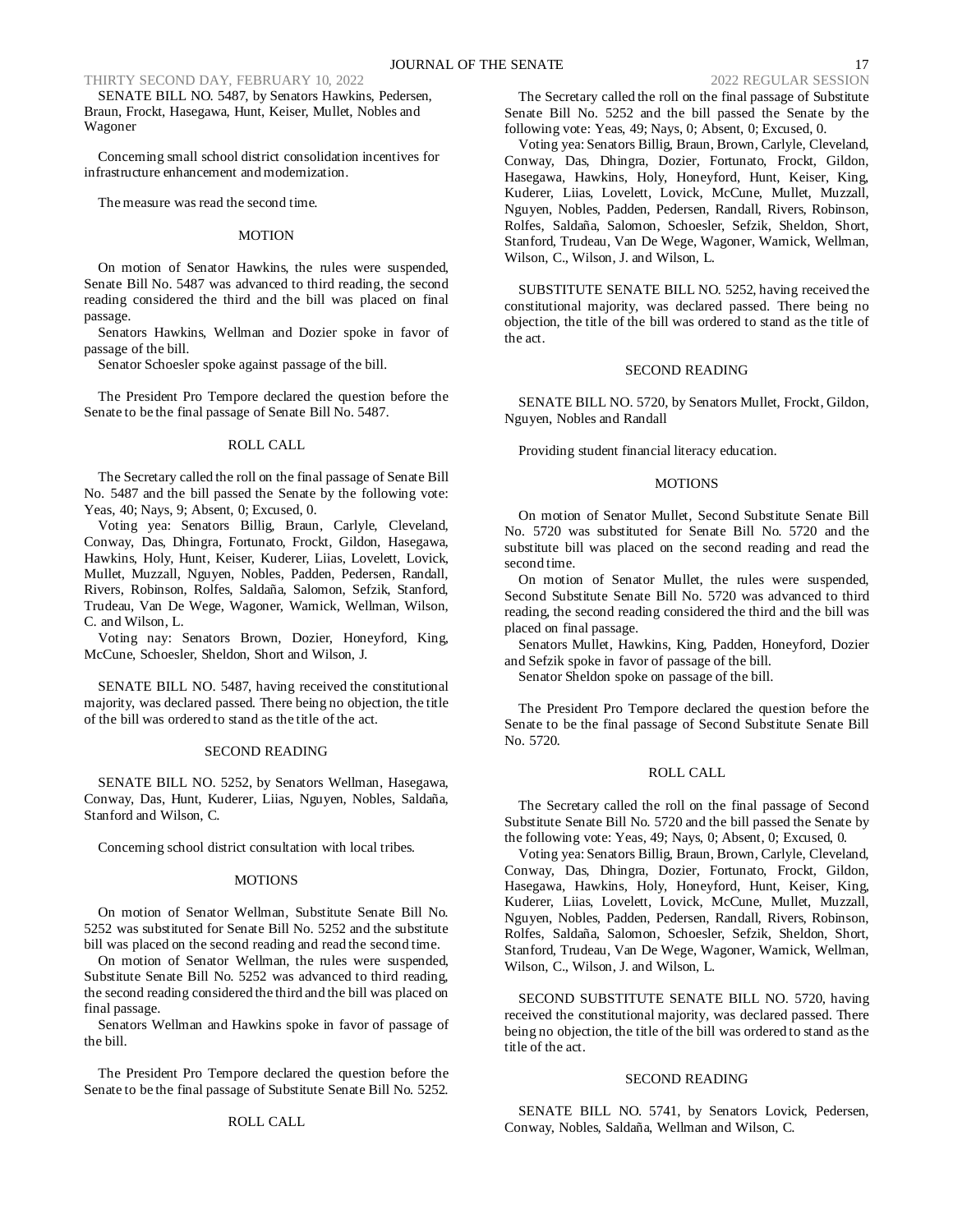Creating Patches pal special license plates.

#### MOTIONS

On motion of Senator Lovick, Substitute Senate Bill No. 5741 was substituted for Senate Bill No. 5741 and the substitute bill was placed on the second reading and read the second time.

On motion of Senator Lovick, the rules were suspended, Substitute Senate Bill No. 5741 was advanced to third reading, the second reading considered the third and the bill was placed on final passage.

Senators Lovick, King, Muzzall and Hawkins spoke in favor of passage of the bill.

The President Pro Tempore declared the question before the Senate to be the final passage of Substitute Senate Bill No. 5741.

## ROLL CALL

The Secretary called the roll on the final passage of Substitute Senate Bill No. 5741 and the bill passed the Senate by the following vote: Yeas, 47; Nays, 2; Absent, 0; Excused, 0.

Voting yea: Senators Billig, Braun, Brown, Carlyle, Cleveland, Conway, Das, Dhingra, Dozier, Fortunato, Frockt, Gildon, Hasegawa, Hawkins, Holy, Honeyford, Hunt, Keiser, King, Kuderer, Liias, Lovelett, Lovick, McCune, Mullet, Muzzall, Nguyen, Nobles, Padden, Pedersen, Randall, Robinson, Rolfes, Saldaña, Salomon, Sefzik, Sheldon, Short, Stanford, Trudeau, Van De Wege, Wagoner, Warnick, Wellman, Wilson, C., Wilson, J. and Wilson, L.

Voting nay: Senators Rivers and Schoesler

SUBSTITUTE SENATE BILL NO. 5741, having received the constitutional majority, was declared passed. There being no objection, the title of the bill was ordered to stand as the title of the act.

#### MOTION

At 5:40 p.m., on motion of Senator Pedersen, the Senate was declared to be at ease subject to the call of the President.

#### EVENING SESSION

The Senate was called to order at 7:05 p.m. by President Pro Tempore.

## **MOTION**

On motion of Senator Pedersen, the Senate advanced to the seventh order of business.

### THIRD READING

CONFIRMATION OF GUBERNATORIAL APPOINTMENTS

## MOTION

Senator Brown moved that Nathaniel Jo, Senate Gubernatorial Appointment No. 9308, be confirmed as a member of the Western Washington University Board of Trustees.

Senators Randall and Holy spoke in favor of passage of the motion.

### APPOINTMENT OF NATHANIEL JO

The President Pro Tempore declared the question before the Senate to be the confirmation of Nathaniel Jo, Senate Gubernatorial Appointment No. 9308, as a member of the Western Washington University Board of Trustees.

The Secretary called the roll on the confirmation of Nathaniel Jo, Senate Gubernatorial Appointment No. 9308, as a member of the Western Washington University Board of Trustees and the appointment was confirmed by the following vote: Yeas, 46; Nays, 0; Absent, 3; Excused, 0.

Voting yea: Senators Billig, Braun, Brown, Carlyle, Cleveland, Conway, Das, Dhingra, Dozier, Frockt, Gildon, Hasegawa, Hawkins, Holy, Honeyford, Hunt, Keiser, King, Kuderer, Liias, Lovelett, Lovick, McCune, Mullet, Muzzall, Nguyen, Nobles, Padden, Pedersen, Randall, Rivers, Robinson, Saldaña, Salomon, Sefzik, Sheldon, Short, Stanford, Trudeau, Van De Wege, Wagoner, Warnick, Wellman, Wilson, C., Wilson, J. and Wilson, L.

Absent: Senators Fortunato, Rolfes and Schoesler

Nathaniel Jo, Senate Gubernatorial Appointment No. 9308, having received the constitutional majority was declared confirmed as a member of the Western Washington University Board of Trustees.

## THIRD READING CONFIRMATION OF GUBERNATORIAL APPOINTMENTS

#### MOTION

Senator Wellman moved that Tenesha Fremstad, Senate Gubernatorial Appointment No. 9090, be confirmed as a member of the Professional Educator Standards Board.

Senators Wellman and Wilson, C. spoke in favor of passage of the motion.

Senator Mullet spoke on the motion.

### APPOINTMENT OF TENESHA FREMSTAD

#### **MOTION**

On motion of Senator Randall, Senator Rolfes was excused.

#### **MOTION**

On motion of Senator Wagoner, Senators Fortunato and Schoesler were excused.

The President Pro Tempore declared the question before the Senate to be the confirmation of Tenesha Fremstad, Senate Gubernatorial Appointment No. 9090, as a member of the Professional Educator Standards Board.

The Secretary called the roll on the confirmation of Tenesha Fremstad, Senate Gubernatorial Appointment No. 9090, as a member of the Professional Educator Standards Board and the appointment was confirmed by the following vote: Yeas, 47; Nays, 0; Absent, 0; Excused, 2.

Voting yea: Senators Billig, Braun, Brown, Carlyle, Cleveland, Conway, Das, Dhingra, Dozier, Frockt, Gildon, Hasegawa, Hawkins, Holy, Honeyford, Hunt, Keiser, King, Kuderer, Liias, Lovelett, Lovick, McCune, Mullet, Muzzall, Nguyen, Nobles, Padden, Pedersen, Randall, Rivers, Robinson, Saldaña, Salomon, Schoesler, Sefzik, Sheldon, Short, Stanford, Trudeau, Van De Wege, Wagoner, Warnick, Wellman, Wilson, C., Wilson, J. and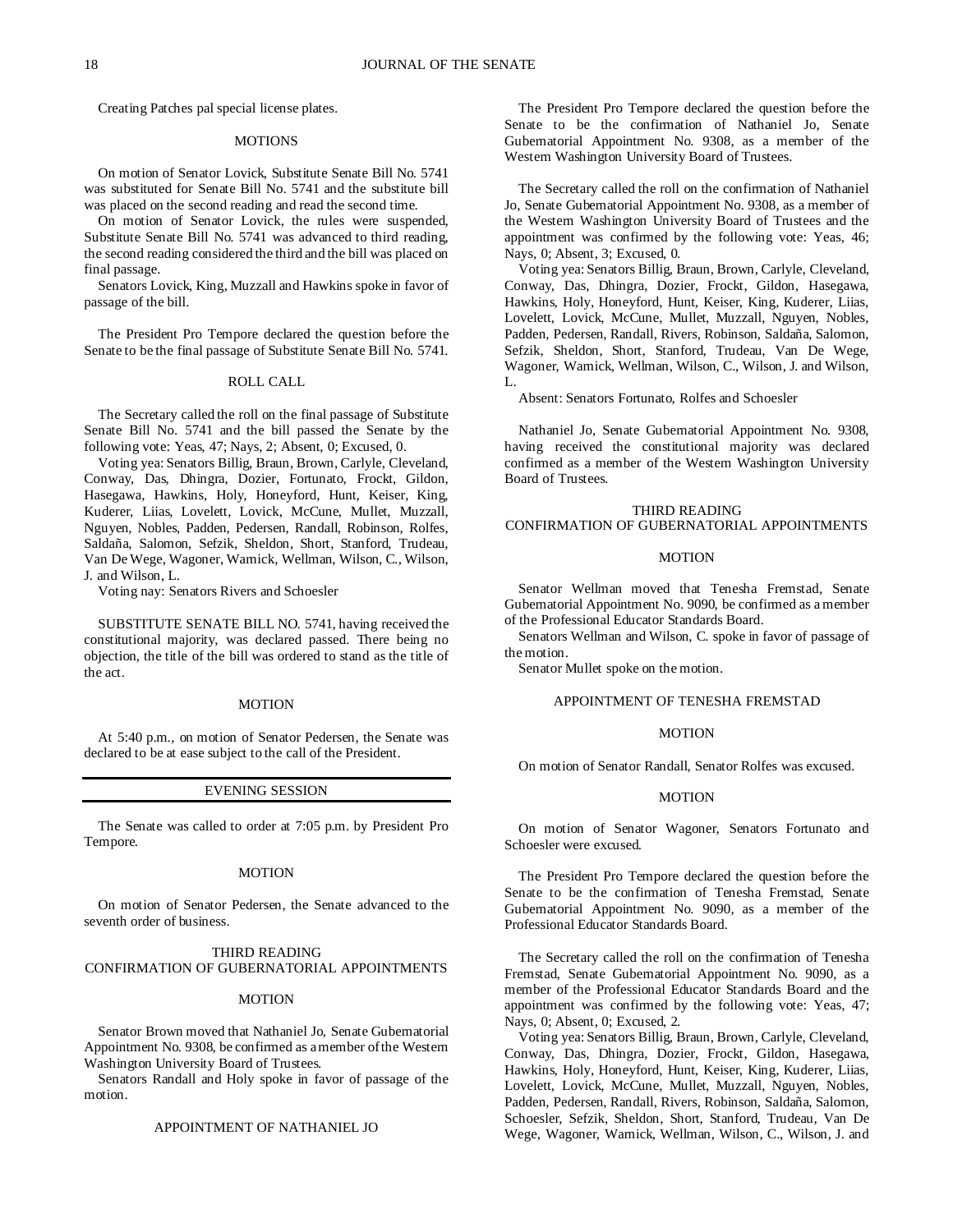Excused: Senators Fortunato and Rolfes

Tenesha Fremstad, Senate Gubernatorial Appointment No. 9090, having received the constitutional majority was declared confirmed as a member of the Professional Educator Standards Board.

## MOTION

On motion of Senator Pedersen, the Senate reverted to the sixth order of business.

## SECOND READING

SENATE BILL NO. 5764, by Senators Randall, Sheldon, Conway, Das, Hasegawa, Keiser, Kuderer, Liias, Nguyen, Nobles, Saldaña, Wellman, Wilson, C. and Wilson, J.

Concerning apprenticeships and higher education.

#### MOTION

On motion of Senator Randall, Second Substitute Senate Bill No. 5764 was substituted for Senate Bill No. 5764 and the substitute bill was placed on the second reading and read the second time.

#### MOTION

Senator Holy moved that the following floor amendment no. 1066 by Senator Holy be adopted:

On page 4, line 38, after "colleges," insert "the associated general contractors of Washington, the association of Washington business,"

On page 5, line 14, after "council," insert "the associated general contractors of Washington, the association of Washington business,"

Senator Holy spoke in favor of adoption of the amendment. The President Pro Tempore declared the question before the Senate to be the adoption of floor amendment no. 1066 by Senator Holy on page 4, line 38 to Second Substitute Senate Bill No. 5764.

The motion by Senator Holy carried and floor amendment no. 1066 was adopted by voice vote.

#### MOTION

On motion of Senator Randall, the rules were suspended, Engrossed Second Substitute Senate Bill No. 5764 was advanced to third reading, the second reading considered the third and the bill was placed on final passage.

Senators Randall and Holy spoke in favor of passage of the bill.

The President Pro Tempore declared the question before the Senate to be the final passage of Engrossed Second Substitute Senate Bill No. 5764.

### ROLL CALL

The Secretary called the roll on the final passage of Engrossed Second Substitute Senate Bill No. 5764 and the bill passed the Senate by the following vote: Yeas, 48; Nays, 0; Absent, 0; Excused, 1.

Voting yea: Senators Billig, Braun, Brown, Carlyle, Cleveland, Conway, Das, Dhingra, Dozier, Fortunato, Frockt, Gildon, Hasegawa, Hawkins, Holy, Honeyford, Hunt, Keiser, King, Kuderer, Liias, Lovelett, Lovick, McCune, Mullet, Muzzall, Nguyen, Nobles, Padden, Pedersen, Randall, Rivers, Robinson, Saldaña, Salomon, Schoesler, Sefzik, Sheldon, Short, Stanford, Trudeau, Van De Wege, Wagoner, Warnick, Wellman, Wilson, C., Wilson, J. and Wilson, L.

Excused: Senator Rolfes

ENGROSSED SECOND SUBSTITUTE SENATE BILL NO. 5764, having received the constitutional majority, was declared passed. There being no objection, the title of the bill was ordered to stand as the title of the act.

### PERSONAL PRIVILEGE

Senator Sefzik: "Madam President, I was just hoping we could take a brief moment of silence for any thoughts and prayers. I just have received word a couple hours ago that two sheriff deputies up in Whatcom County have been shot and are in an unknown condition right now. I know some of the people affected and so I was just hoping we could just take a brief moment to think of them, to pray for them, as we continue out the peoples' business here."

### MOMENT OF SILENCE

The Senate observed a moment of silence in honor of two Whatcom County Sheriff's Deputies who were shot in the line of duty.

EDITOR'S NOTE: Whatcom County Sheriff's Deputies Ryan Rathburn and Jason Thompson were shot in the head while responding to a call on February 10th. Both men have been released from the hospital.

### SECOND READING

SENATE BILL NO. 5892, by Senators Brown, Conway, Honeyford, King, Lovick, Short, Van De Wege, Warnick, Wellman, Wilson, C., Wilson, J. and Wilson, L.

Establishing pilot projects for utilizing high school student nursing assistant-certified programs to address the nursing workforce shortage and promote nursing careers in rural hospitals.

#### **MOTIONS**

On motion of Senator Brown, Substitute Senate Bill No. 5892 was substituted for Senate Bill No. 5892 and the substitute bill was placed on the second reading and read the second time.

On motion of Senator Brown, the rules were suspended, Substitute Senate Bill No. 5892 was advanced to third reading, the second reading considered the third and the bill was placed on final passage.

Senators Brown, Cleveland, Fortunato and Dozier spoke in favor of passage of the bill.

The President Pro Tempore declared the question before the Senate to be the final passage of Substitute Senate Bill No. 5892.

#### ROLL CALL

The Secretary called the roll on the final passage of Substitute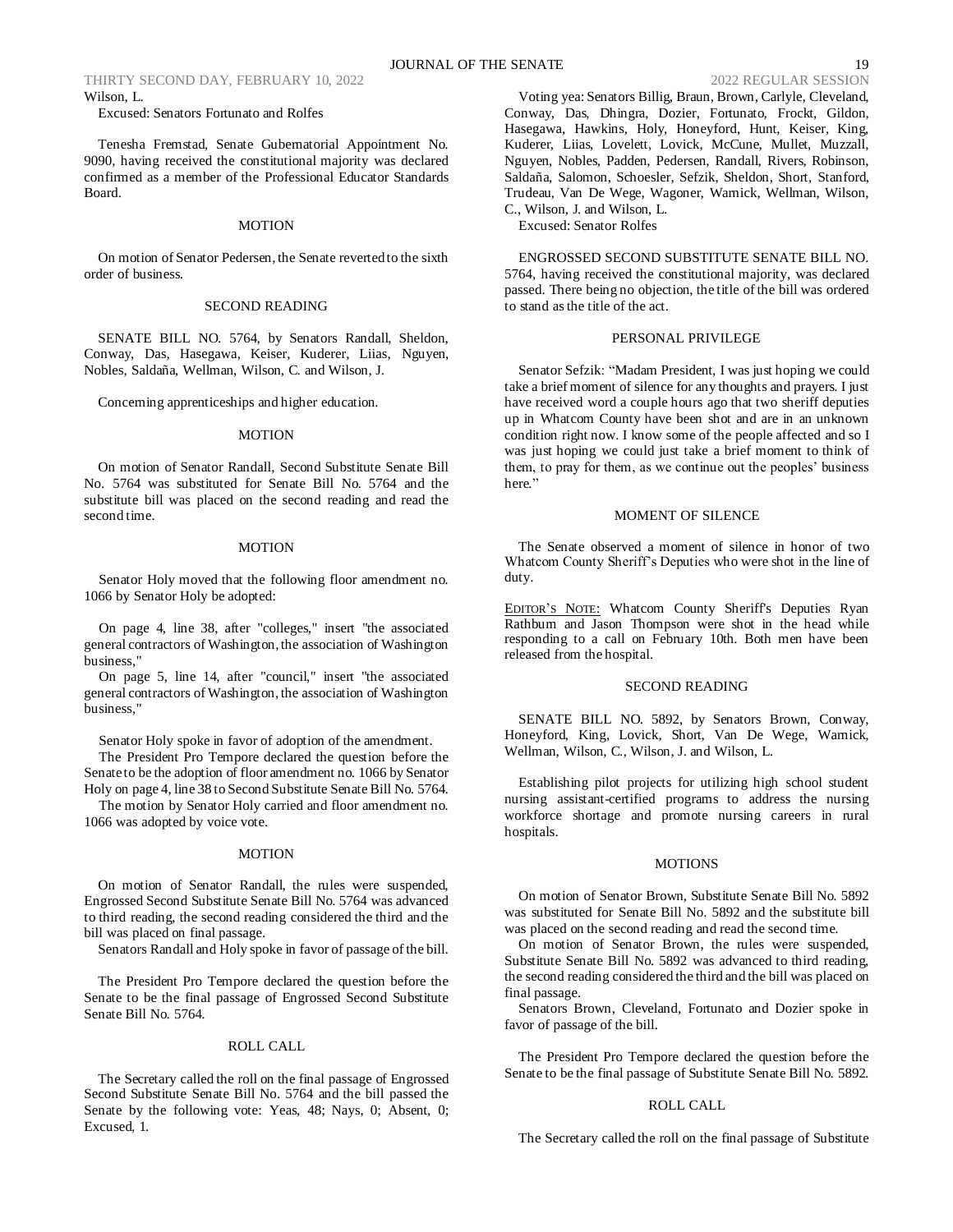Senate Bill No. 5892 and the bill passed the Senate by the following vote: Yeas, 49; Nays, 0; Absent, 0; Excused, 0.

Voting yea: Senators Billig, Braun, Brown, Carlyle, Cleveland, Conway, Das, Dhingra, Dozier, Fortunato, Frockt, Gildon, Hasegawa, Hawkins, Holy, Honeyford, Hunt, Keiser, King, Kuderer, Liias, Lovelett, Lovick, McCune, Mullet, Muzzall, Nguyen, Nobles, Padden, Pedersen, Randall, Rivers, Robinson, Rolfes, Saldaña, Salomon, Schoesler, Sefzik, Sheldon, Short, Stanford, Trudeau, Van De Wege, Wagoner, Warnick, Wellman, Wilson, C., Wilson, J. and Wilson, L.

SUBSTITUTE SENATE BILL NO. 5892, having received the constitutional majority, was declared passed. There being no objection, the title of the bill was ordered to stand as the title of the act.

### SECOND READING

SENATE BILL NO. 5854, by Senators Randall, Hunt, Lovick, Nobles and Wilson, C.

Concerning ethical performance of faculty duties.

The measure was read the second time.

#### **MOTION**

On motion of Senator Randall, the rules were suspended, Senate Bill No. 5854 was advanced to third reading, the second reading considered the third and the bill was placed on final passage.

Senators Randall and Wilson, J. spoke in favor of passage of the bill.

The President Pro Tempore declared the question before the Senate to be the final passage of Senate Bill No. 5854.

### ROLL CALL

The Secretary called the roll on the final passage of Senate Bill No. 5854 and the bill passed the Senate by the following vote: Yeas, 48; Nays, 1; Absent, 0; Excused, 0.

Voting yea: Senators Billig, Brown, Carlyle, Cleveland, Conway, Das, Dhingra, Dozier, Fortunato, Frockt, Gildon, Hasegawa, Hawkins, Holy, Honeyford, Hunt, Keiser, King, Kuderer, Liias, Lovelett, Lovick, McCune, Mullet, Muzzall, Nguyen, Nobles, Padden, Pedersen, Randall, Rivers, Robinson, Rolfes, Saldaña, Salomon, Schoesler, Sefzik, Sheldon, Short, Stanford, Trudeau, Van De Wege, Wagoner, Warnick, Wellman, Wilson, C., Wilson, J. and Wilson, L.

Voting nay: Senator Braun

SENATE BILL NO. 5854, having received the constitutional majority, was declared passed. There being no objection, the title of the bill was ordered to stand as the title of the act.

#### SECOND READING

SENATE BILL NO. 5838, by Senators Nobles, Rivers, Das, Frockt, Hasegawa, Hunt, Kuderer, Lovelett, Nguyen, Robinson, Saldaña, Stanford, Trudeau and Wilson, C.

Providing a monthly diaper subsidy for parents or other caregivers receiving temporary assistance for needy families.

#### **MOTIONS**

On motion of Senator Nobles, Substitute Senate Bill No. 5838 was substituted for Senate Bill No. 5838 and the substitute bill was placed on the second reading and read the second time.

On motion of Senator Nobles, the rules were suspended, Substitute Senate Bill No. 5838 was advanced to third reading, the second reading considered the third and the bill was placed on final passage.

Senators Nobles and Rivers spoke in favor of passage of the bill.

Senator Fortunato spoke against passage of the bill.

The President Pro Tempore declared the question before the Senate to be the final passage of Substitute Senate Bill No. 5838.

### ROLL CALL

The Secretary called the roll on the final passage of Substitute Senate Bill No. 5838 and the bill passed the Senate by the following vote: Yeas, 48; Nays, 1; Absent, 0; Excused, 0.

Voting yea: Senators Billig, Braun, Brown, Carlyle, Cleveland, Conway, Das, Dhingra, Dozier, Frockt, Gildon, Hasegawa, Hawkins, Holy, Honeyford, Hunt, Keiser, King, Kuderer, Liias, Lovelett, Lovick, McCune, Mullet, Muzzall, Nguyen, Nobles, Padden, Pedersen, Randall, Rivers, Robinson, Rolfes, Saldaña, Salomon, Schoesler, Sefzik, Sheldon, Short, Stanford, Trudeau, Van De Wege, Wagoner, Warnick, Wellman, Wilson, C., Wilson, J. and Wilson, L.

Voting nay: Senator Fortunato

SUBSTITUTE SENATE BILL NO. 5838, having received the constitutional majority, was declared passed. There being no objection, the title of the bill was ordered to stand as the title of the act.

### SECOND READING

SENATE BILL NO. 5927, by Senators Honeyford and Saldaña

Concerning the safety and security of retail cannabis outlets.

The measure was read the second time.

### **MOTION**

On motion of Senator Honeyford, the rules were suspended, Senate Bill No. 5927 was advanced to third reading, the second reading considered the third and the bill was placed on final passage.

Senators Honeyford, Dhingra, Wilson, J., Hasegawa and Rivers spoke in favor of passage of the bill.

The President Pro Tempore declared the question before the Senate to be the final passage of Senate Bill No. 5927.

### ROLL CALL

The Secretary called the roll on the final passage of Senate Bill No. 5927 and the bill passed the Senate by the following vote: Yeas, 49; Nays, 0; Absent, 0; Excused, 0.

Voting yea: Senators Billig, Braun, Brown, Carlyle, Cleveland, Conway, Das, Dhingra, Dozier, Fortunato, Frockt, Gildon, Hasegawa, Hawkins, Holy, Honeyford, Hunt, Keiser, King, Kuderer, Liias, Lovelett, Lovick, McCune, Mullet, Muzzall, Nguyen, Nobles, Padden, Pedersen, Randall, Rivers, Robinson, Rolfes, Saldaña, Salomon, Schoesler, Sefzik, Sheldon, Short,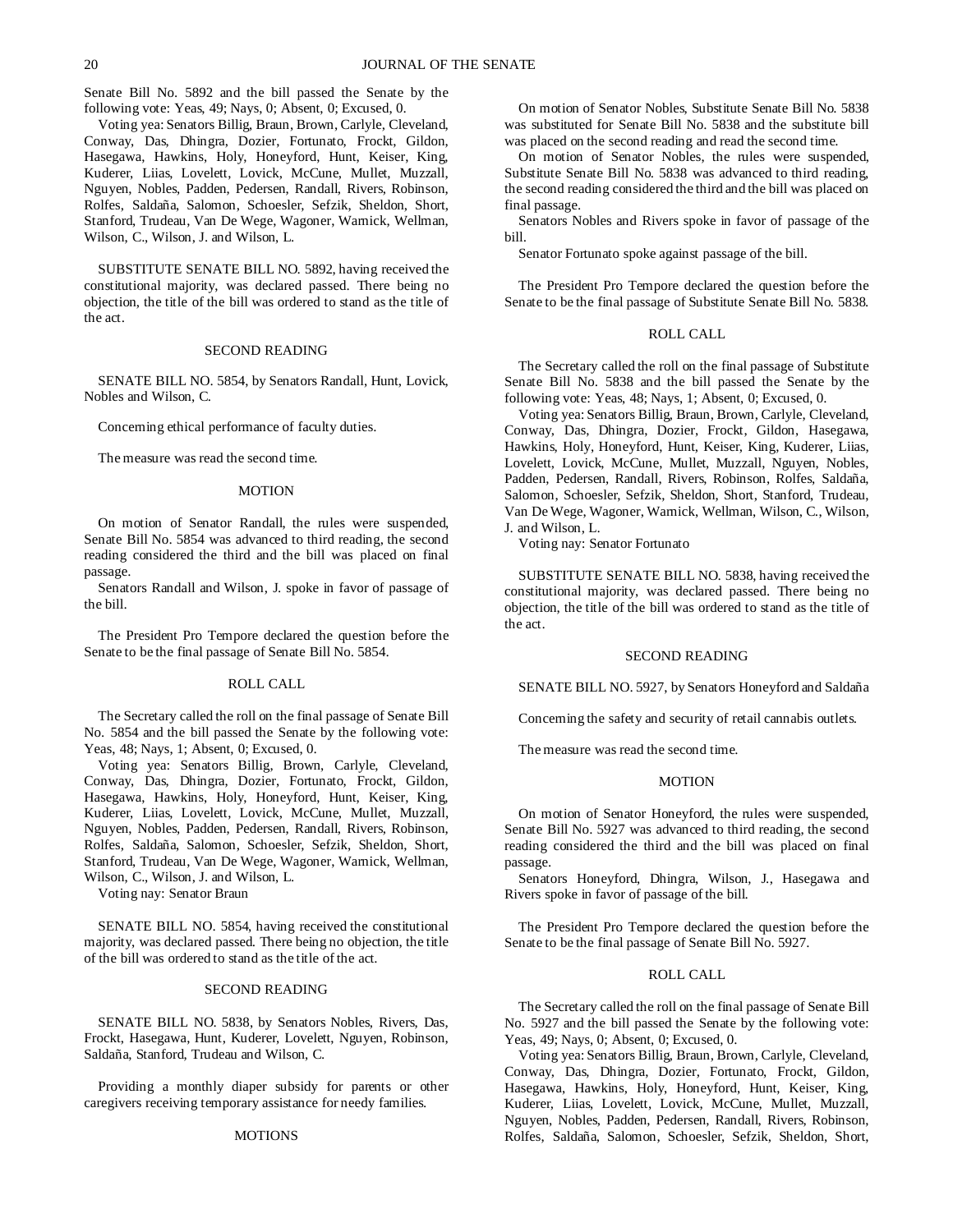Stanford, Trudeau, Van De Wege, Wagoner, Warnick, Wellman, Wilson, C., Wilson, J. and Wilson, L.

SENATE BILL NO. 5927, having received the constitutional majority, was declared passed. There being no objection, the title of the bill was ordered to stand as the title of the act.

Senator Lovick assumed the chair.

### SECOND READING

SENATE BILL NO. 5564, by Senators Keiser, Kuderer, Conway, Hunt, Lovick, Randall, Stanford and Wilson, C.

Protecting the confidentiality of employees using employee assistance programs.

#### MOTIONS

On motion of Senator Dhingra, Second Substitute Senate Bill No. 5664 was substituted for Senate Bill No. 5564 and the substitute bill was placed on the second reading and read the second time.

On motion of Senator Dhingra, the rules were suspended, Second Substitute Senate Bill No. 5664 was advanced to third reading, the second reading considered the third and the bill was placed on final passage.

Senators Dhingra and Wagoner spoke in favor of passage of the bill.

The Vice President Pro Tempore declared the question before the Senate to be the final passage of Second Substitute Senate Bill No. 5664.

#### ROLL CALL

The Secretary called the roll on the final passage of Second Substitute Senate Bill No. 5664 and the bill passed the Senate by the following vote: Yeas, 49; Nays, 0; Absent, 0; Excused, 0.

Voting yea: Senators Billig, Braun, Brown, Carlyle, Cleveland, Conway, Das, Dhingra, Dozier, Fortunato, Frockt, Gildon, Hasegawa, Hawkins, Holy, Honeyford, Hunt, Keiser, King, Kuderer, Liias, Lovelett, Lovick, McCune, Mullet, Muzzall, Nguyen, Nobles, Padden, Pedersen, Randall, Rivers, Robinson, Rolfes, Saldaña, Salomon, Schoesler, Sefzik, Sheldon, Short, Stanford, Trudeau, Van De Wege, Wagoner, Warnick, Wellman, Wilson, C., Wilson, J. and Wilson, L.

SECOND SUBSTITUTE SENATE BILL NO. 5664, having received the constitutional majority, was declared passed. There being no objection, the title of the bill was ordered to stand as the title of the act.

#### SECOND READING

SENATE BILL NO. 5532, by Senators Keiser, Robinson, Conway, Hasegawa, Nobles, Pedersen, Randall, Stanford and Wilson, C.

Establishing a prescription drug affordability board.

#### MOTION

On motion of Senator Keiser, Second Substitute Senate Bill No. 5532 was substituted for Senate Bill No. 5532 and the substitute bill was placed on the second reading and read the second time.

### **MOTION**

Senator Muzzall moved that the following floor amendment no. 1076 by Senator Muzzall be adopted:

On page 1, line 8, strike all of subsection (1)

Renumber the remaining subsections consecutively and correct any internal references accordingly.

On page 1, line 13, after "(4)" insert ""Department" means the department of health.

(5)"

Renumber the remaining subsections consecutively and correct any internal references accordingly.

On page 3, line 1, after "The" strike "authority" and insert "department"

On page 3, line 14, after "after the" insert "health care"

On page 3, beginning on line 17, after "with" strike "the authority,"

On page 4, line 23, after "The" strike "authority" and insert "department"

On page 6, at the beginning of line 6, strike "authority's" and insert "department's"

On page 7, line 30, after "commissioner, the" strike "authority" and insert "department"

On page 7, line 37, after "petition the" strike "authority" and insert "department"

On page 7, at the beginning of line 38, strike "authority" and insert "department"

On page 8, line 3, after "The" strike "authority" and insert "department"

Senator Muzzall spoke in favor of adoption of the amendment. Senator Cleveland spoke against adoption of the amendment.

The Vice President Pro Tempore declared the question before the Senate to be the adoption of floor amendment no. 1076 by Senator Muzzall on page 1, line 8 to Second Substitute Senate Bill No. 5532.

The motion by Senator Muzzall failed and floor amendment no. 1076 was not adopted by voice vote.

## MOTION

On motion of Senator Keiser, the rules were suspended, Second Substitute Senate Bill No. 5532 was advanced to third reading, the second reading considered the third and the bill was placed on final passage.

Senators Keiser and Carlyle spoke in favor of passage of the bill.

Senators Muzzall, Rivers and Fortunato spoke against passage of the bill.

The Vice President Pro Tempore declared the question before the Senate to be the final passage of Second Substitute Senate Bill No. 5532.

#### ROLL CALL

The Secretary called the roll on the final passage of Second Substitute Senate Bill No. 5532 and the bill passed the Senate by the following vote: Yeas, 29; Nays, 20; Absent, 0; Excused, 0.

Voting yea: Senators Billig, Carlyle, Cleveland, Conway, Das, Dhingra, Frockt, Hasegawa, Hunt, Keiser, Kuderer, Liias,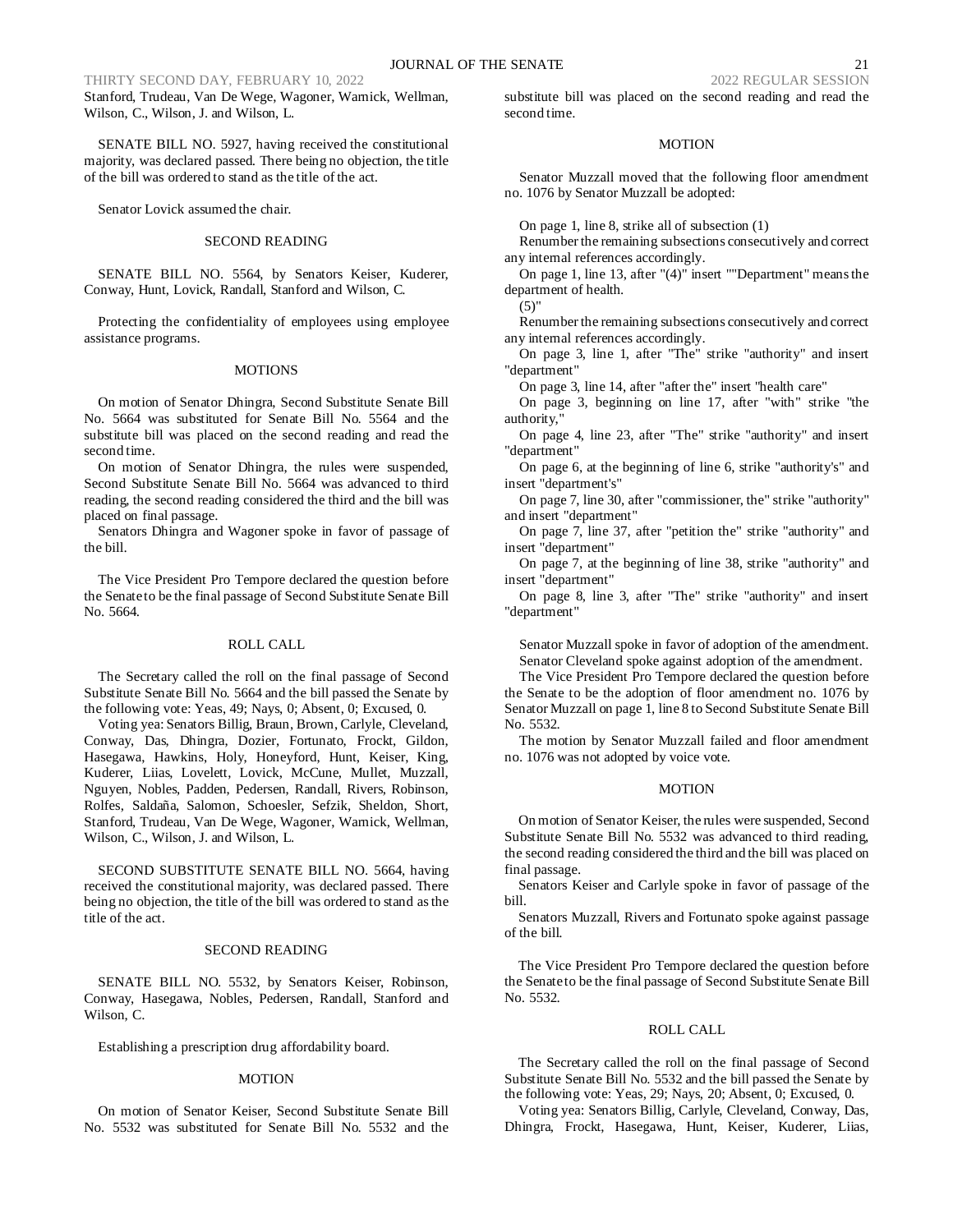Lovelett, Lovick, Mullet, Nguyen, Nobles, Pedersen, Randall, Robinson, Rolfes, Saldaña, Salomon, Sheldon, Stanford, Trudeau, Van De Wege, Wellman and Wilson, C.

Voting nay: Senators Braun, Brown, Dozier, Fortunato, Gildon, Hawkins, Holy, Honeyford, King, McCune, Muzzall, Padden, Rivers, Schoesler, Sefzik, Short, Wagoner, Warnick, Wilson, J. and Wilson, L.

SECOND SUBSTITUTE SENATE BILL NO. 5532, having received the constitutional majority, was declared passed. There being no objection, the title of the bill was ordered to stand as the title of the act.

### SECOND READING

SUBSTITUTE SENATE BILL NO. 5821, by Senate Committee on Ways & Means (originally sponsored by Rivers, Billig, Conway, Dhingra, Nobles, Stanford, Van De Wege, Wilson, C. and Wilson, L.)

Evaluating the state's cardiac and stroke emergency response system.

#### MOTIONS

On motion of Senator Rivers, Substitute Senate Bill No. 5821 was substituted for Substitute Senate Bill No. 5821 and the substitute bill was placed on the second reading and read the second time.

On motion of Senator Rivers, the rules were suspended, Substitute Senate Bill No. 5821 was advanced to third reading, the second reading considered the third and the bill was placed on final passage.

Senators Rivers and Cleveland spoke in favor of passage of the bill.

The Vice President Pro Tempore declared the question before the Senate to be the final passage of Substitute Senate Bill No. 5821.

### ROLL CALL

The Secretary called the roll on the final passage of Substitute Senate Bill No. 5821 and the bill passed the Senate by the following vote: Yeas, 49; Nays, 0; Absent, 0; Excused, 0.

Voting yea: Senators Billig, Braun, Brown, Carlyle, Cleveland, Conway, Das, Dhingra, Dozier, Fortunato, Frockt, Gildon, Hasegawa, Hawkins, Holy, Honeyford, Hunt, Keiser, King, Kuderer, Liias, Lovelett, Lovick, McCune, Mullet, Muzzall, Nguyen, Nobles, Padden, Pedersen, Randall, Rivers, Robinson, Rolfes, Saldaña, Salomon, Schoesler, Sefzik, Sheldon, Short, Stanford, Trudeau, Van De Wege, Wagoner, Warnick, Wellman, Wilson, C., Wilson, J. and Wilson, L.

SUBSTITUTE SENATE BILL NO. 5821, having received the constitutional majority, was declared passed. There being no objection, the title of the bill was ordered to stand as the title of the act.

### SECOND READING

SENATE BILL NO. 5555, by Senators Van De Wege, Hunt, Mullet and Randall

Concerning public safety telecommunicators.

## **MOTIONS**

On motion of Senator Van De Wege, Substitute Senate Bill No. 5555 was substituted for Senate Bill No. 5555 and the substitute bill was placed on the second reading and read the second time.

On motion of Senator Van De Wege, the rules were suspended, Substitute Senate Bill No. 5555 was advanced to third reading, the second reading considered the third and the bill was placed on final passage.

Senators Van De Wege and Sheldon spoke in favor of passage of the bill.

The Vice President Pro Tempore declared the question before the Senate to be the final passage of Substitute Senate Bill No. 5555.

### ROLL CALL

The Secretary called the roll on the final passage of Substitute Senate Bill No. 5555 and the bill passed the Senate by the following vote: Yeas, 49; Nays, 0; Absent, 0; Excused, 0.

Voting yea: Senators Billig, Braun, Brown, Carlyle, Cleveland, Conway, Das, Dhingra, Dozier, Fortunato, Frockt, Gildon, Hasegawa, Hawkins, Holy, Honeyford, Hunt, Keiser, King, Kuderer, Liias, Lovelett, Lovick, McCune, Mullet, Muzzall, Nguyen, Nobles, Padden, Pedersen, Randall, Rivers, Robinson, Rolfes, Saldaña, Salomon, Schoesler, Sefzik, Sheldon, Short, Stanford, Trudeau, Van De Wege, Wagoner, Warnick, Wellman, Wilson, C., Wilson, J. and Wilson, L.

SUBSTITUTE SENATE BILL NO. 5555, having received the constitutional majority, was declared passed. There being no objection, the title of the bill was ordered to stand as the title of the act.

#### SECOND READING

SENATE BILL NO. 5886, by Senators Holy, Frockt, Keiser, Kuderer, Liias, Lovick, Muzzall, Nobles, Rivers, Rolfes, Stanford, Trudeau, Van De Wege and Warnick

Creating an advisory council on rare diseases.

#### **MOTIONS**

On motion of Senator Holy, Substitute Senate Bill No. 5886 was substituted for Senate Bill No. 5886 and the substitute bill was placed on the second reading and read the second time.

On motion of Senator Holy, the rules were suspended, Substitute Senate Bill No. 5886 was advanced to third reading, the second reading considered the third and the bill was placed on final passage.

Senators Holy, Cleveland, Stanford and Fortunato spoke in favor of passage of the bill.

The Vice President Pro Tempore declared the question before the Senate to be the final passage of Substitute Senate Bill No. 5886.

### ROLL CALL

The Secretary called the roll on the final passage of Substitute Senate Bill No. 5886 and the bill passed the Senate by the following vote: Yeas, 49; Nays, 0; Absent, 0; Excused, 0.

Voting yea: Senators Billig, Braun, Brown, Carlyle, Cleveland, Conway, Das, Dhingra, Dozier, Fortunato, Frockt, Gildon,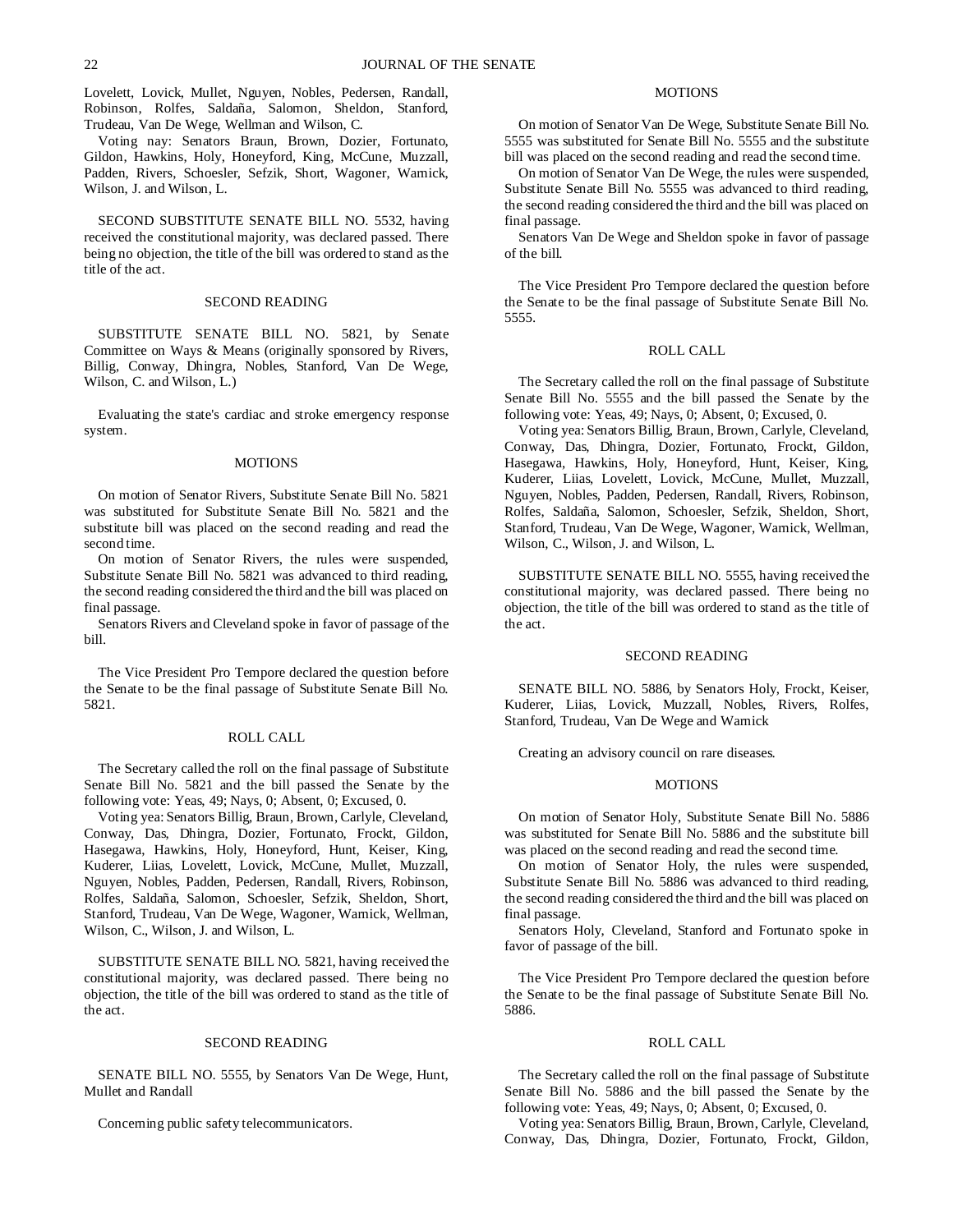Hasegawa, Hawkins, Holy, Honeyford, Hunt, Keiser, King, Kuderer, Liias, Lovelett, Lovick, McCune, Mullet, Muzzall, Nguyen, Nobles, Padden, Pedersen, Randall, Rivers, Robinson, Rolfes, Saldaña, Salomon, Schoesler, Sefzik, Sheldon, Short, Stanford, Trudeau, Van De Wege, Wagoner, Warnick, Wellman, Wilson, C., Wilson, J. and Wilson, L.

SUBSTITUTE SENATE BILL NO. 5886, having received the constitutional majority, was declared passed. There being no objection, the title of the bill was ordered to stand as the title of the act.

## SECOND READING

SENATE BILL NO. 5942, by Senators Frockt, Pedersen and Hunt

Enacting the uniform college athlete name, image, or likeness act.

#### **MOTIONS**

On motion of Senator Frockt, Substitute Senate Bill No. 5942 was substituted for Senate Bill No. 5942 and the substitute bill was placed on the second reading and read the second time.

Senator Frockt moved that the following floor amendment no. 1080 by Senator Frockt be adopted:

On page 6, beginning on line 29, after "(b)" strike all material through "(c)" on line 31

Reletter the remaining subsection consecutively and correct any internal references accordingly.

Senator Frockt spoke in favor of adoption of the amendment.

The Vice President Pro Tempore declared the question before the Senate to be the adoption of floor amendment no. 1080 by Senator Frockt on page 6, line 29 to Substitute Senate Bill No. 5942.

The motion by Senator Frockt carried and floor amendment no. 1080 was adopted by voice vote.

### **MOTION**

On motion of Senator Frockt, the rules were suspended, Engrossed Substitute Senate Bill No. 5942 was advanced to third reading, the second reading considered the third and the bill was placed on final passage.

Senators Frockt, Padden and Hunt spoke in favor of passage of the bill.

The Vice President Pro Tempore declared the question before the Senate to be the final passage of Engrossed Substitute Senate Bill No. 5942.

#### ROLL CALL

The Secretary called the roll on the final passage of Engrossed Substitute Senate Bill No. 5942 and the bill passed the Senate by the following vote: Yeas, 44; Nays, 5; Absent, 0; Excused, 0.

Voting yea: Senators Billig, Braun, Brown, Carlyle, Cleveland, Conway, Das, Dhingra, Fortunato, Frockt, Gildon, Hasegawa, Hawkins, Holy, Hunt, Keiser, King, Kuderer, Liias, Lovelett, Lovick, McCune, Mullet, Nguyen, Nobles, Padden, Pedersen, Randall, Rivers, Robinson, Rolfes, Saldaña, Salomon, Sefzik, Sheldon, Stanford, Trudeau, Van De Wege, Wagoner, Warnick, Wellman, Wilson, C., Wilson, J. and Wilson, L.

Voting nay: Senators Dozier, Honeyford, Muzzall, Schoesler and Short

ENGROSSED SUBSTITUTE SENATE BILL NO. 5942, having received the constitutional majority, was declared passed. There being no objection, the title of the bill was ordered to stand as the title of the act.

#### MOTION

At 9:06 p.m., on motion of Senator Pedersen, the Senate adjourned until 10:00 o'clock a.m. Friday, February 11, 2022.

JOHN LOVICK, Vice President Pro Tempore of the Senate

SARAH BANNISTER, Secretary of the Senate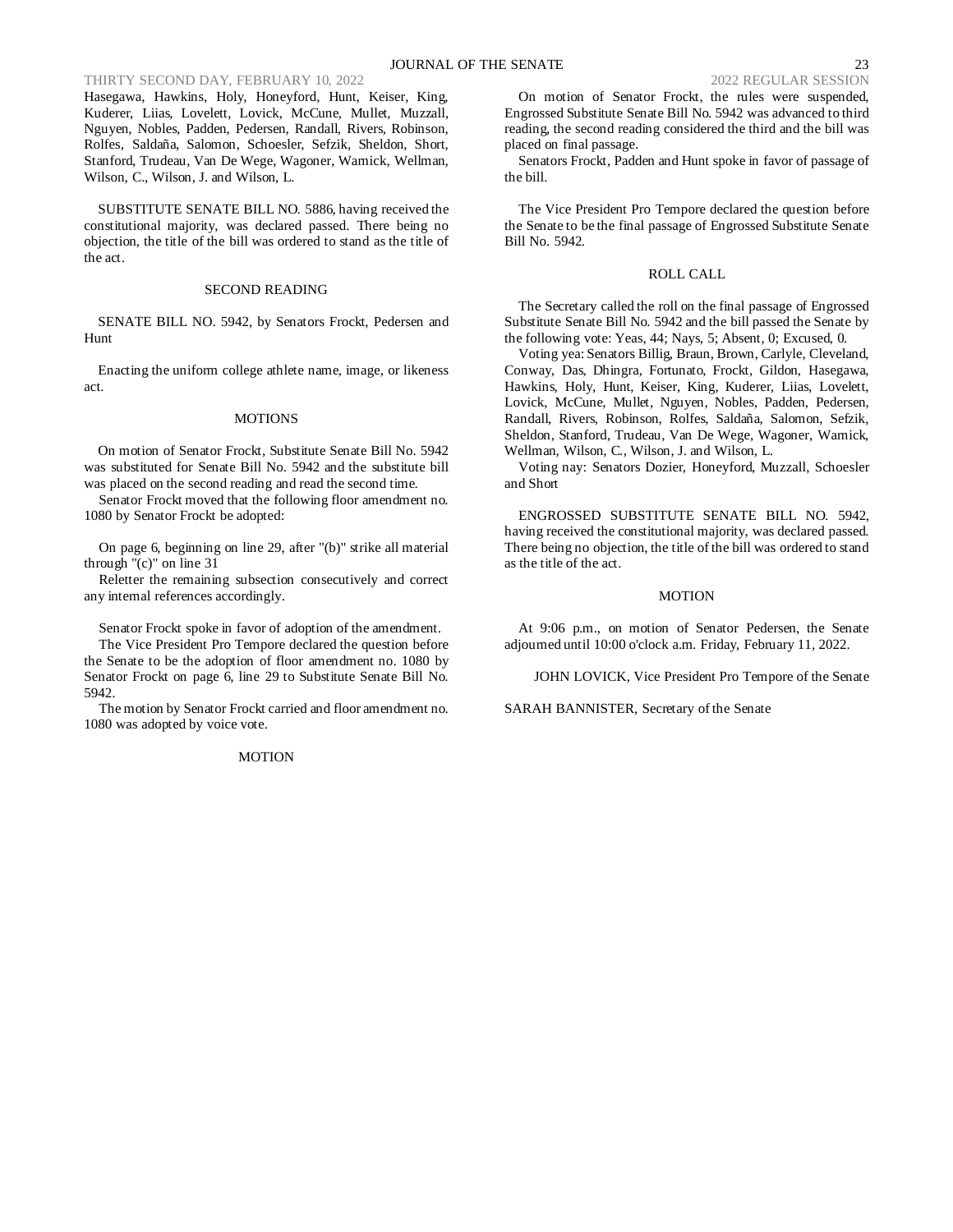# 24 JOURNAL OF THE SENATE

| 1153-S2E       |
|----------------|
|                |
| 1173-S2        |
|                |
|                |
| 1286-S         |
|                |
| 1593-S         |
|                |
| 1611           |
|                |
| 1612           |
|                |
| 1613           |
|                |
| 1620-S         |
|                |
|                |
| 1625           |
|                |
| 1644-S         |
|                |
| $1655-S$       |
|                |
| 1669           |
|                |
| 1689-SE        |
|                |
| 1699-SE        |
|                |
| 1701-S         |
|                |
| $1703-S$       |
| $\overline{2}$ |
|                |
| 1739           |
|                |
| 1748           |
|                |
| 1759-S         |
|                |
| 1779-S         |
|                |
| 1785           |
|                |
| 1793-SE        |
|                |
| 1794-S         |
|                |
|                |

| 1795-SE  |
|----------|
|          |
|          |
| 1821-SE  |
|          |
| 1825     |
|          |
| 1832     |
|          |
|          |
| 1852-SE  |
|          |
| 1867-S   |
|          |
| 1881-SE  |
|          |
|          |
| 1888     |
|          |
| 1901-S   |
|          |
| 1907     |
|          |
| 1920     |
|          |
| 1927     |
|          |
| 1934     |
|          |
|          |
| 1941-S   |
| 1953     |
|          |
|          |
| $1955-S$ |
| 1956-SE  |
|          |
| 1958-S   |
|          |
| 1973-E   |
|          |
| 2033     |
|          |
|          |
| 2034-S   |
|          |
| 2046-S   |
|          |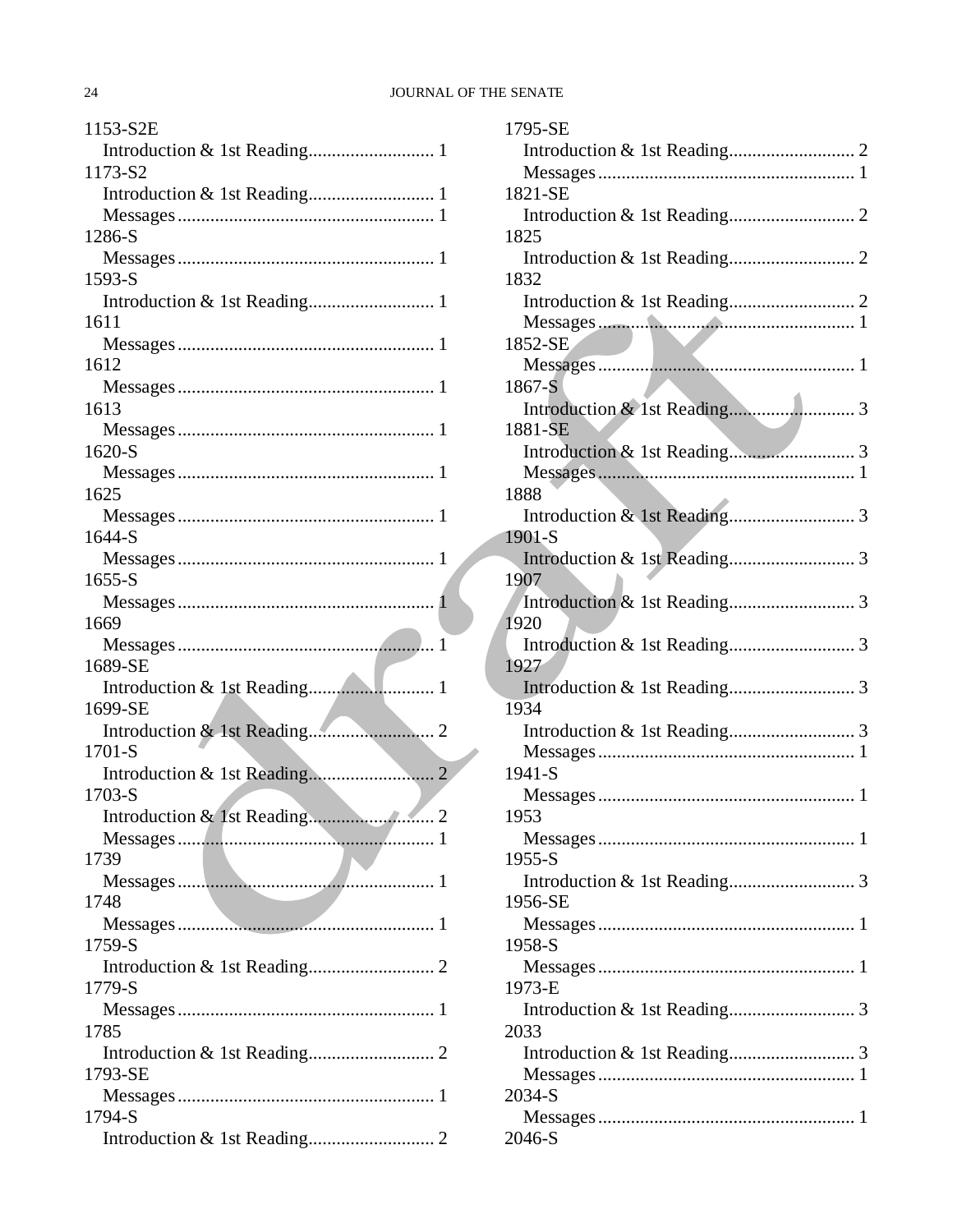|                      | 25 |
|----------------------|----|
| 2022 REGULAR SESSION |    |

| THIRTY SECOND DAY, FEBRUARY 10, 2022 |
|--------------------------------------|
|                                      |
| $2051-S$                             |
|                                      |
|                                      |
| 2057-S                               |
|                                      |
| 2061                                 |
|                                      |
| 2098                                 |
|                                      |
| 5082-S                               |
|                                      |
|                                      |
|                                      |
|                                      |
| 5082-SE                              |
|                                      |
| 5252                                 |
|                                      |
| 5252-S                               |
|                                      |
| Third Reading Final Passage  17      |
| 5487                                 |
|                                      |
| Third Reading Final Passage  17      |
| 5532                                 |
|                                      |
| 5532-S2                              |
|                                      |
| Third Reading Final Passage 22       |
| 5544                                 |
|                                      |
| 5544-S                               |
|                                      |
|                                      |
| 5544-SE                              |
| Third Reading Final Passage  15      |
| 5555                                 |
|                                      |
| 5555-S                               |
|                                      |
|                                      |
| 5581                                 |
|                                      |
| 5581-S                               |
|                                      |
| Third Reading Final Passage  16      |
| 5597                                 |
|                                      |
| 5597-S2                              |
|                                      |

| Second Reading  12, 13, 14      |
|---------------------------------|
| 5597-S2E                        |
| Third Reading Final Passage  14 |
| 5619                            |
|                                 |
| 5619-S2                         |
|                                 |
|                                 |
| 5664                            |
|                                 |
| 5664-S2                         |
|                                 |
|                                 |
| 5713                            |
|                                 |
| Third Reading Final Passage  15 |
| 5720                            |
|                                 |
| 5720-S2                         |
|                                 |
| Third Reading Final Passage  17 |
| 5741                            |
|                                 |
| $5741-S$                        |
|                                 |
| Third Reading Final Passage  18 |
| 5747                            |
|                                 |
|                                 |
| 5764                            |
|                                 |
| 5764-S2                         |
|                                 |
| 5764-S2E                        |
| Third Reading Final Passage  19 |
| 5793                            |
|                                 |
| 5793-S2                         |
|                                 |
| Third Reading Final Passage  16 |
| 5803                            |
|                                 |
| 5803-S2                         |
|                                 |
| 5803-S2E                        |
| Third Reading Final Passage  8  |
| 5819                            |
|                                 |
|                                 |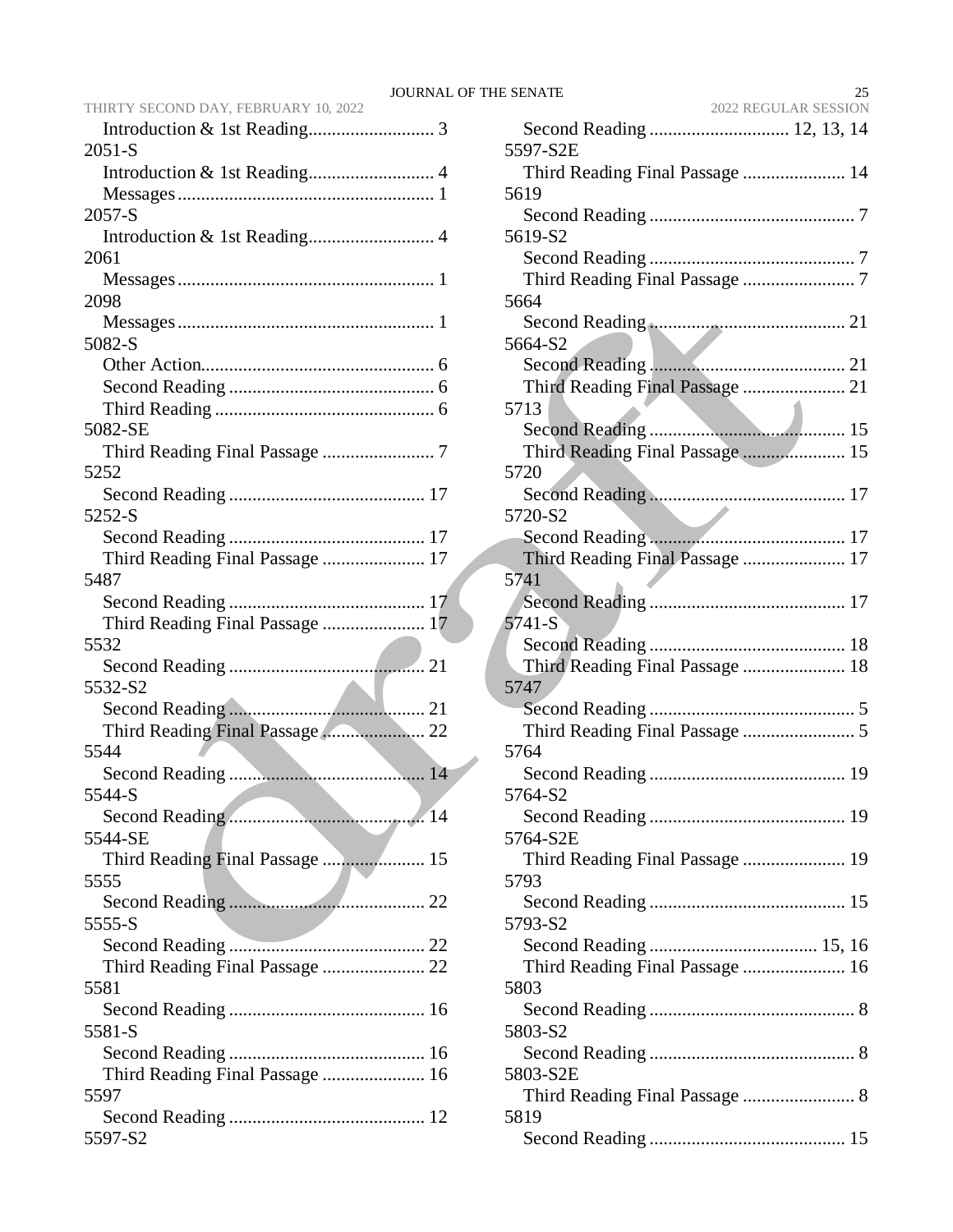| 5819-S                                  |
|-----------------------------------------|
|                                         |
| Third Reading Final Passage  15         |
| 5821                                    |
|                                         |
| 5821-S                                  |
|                                         |
| Third Reading Final Passage  22         |
| 5838                                    |
|                                         |
| 5838-S                                  |
|                                         |
|                                         |
| 5847                                    |
|                                         |
| 5847-S                                  |
|                                         |
| 5847-SE                                 |
| Third Reading Final Passage  12         |
| 5854                                    |
|                                         |
| Third Reading Final Passage  20         |
| 5855                                    |
|                                         |
| Third Reading Final Passage  12         |
| 5886                                    |
|                                         |
| 5886-S                                  |
|                                         |
| Third Reading Final Passage  23         |
| 5892                                    |
| 5892-S                                  |
|                                         |
|                                         |
| Third Reading Final Passage  20<br>5895 |
|                                         |
|                                         |
| 5927                                    |
|                                         |
| Third Reading Final Passage  20         |
| 5942                                    |
|                                         |
| 5942-S                                  |
|                                         |
| 5942-SE                                 |
| Third Reading Final Passage  23         |
| 5961                                    |
|                                         |

| 5961-S                                                                              |
|-------------------------------------------------------------------------------------|
|                                                                                     |
|                                                                                     |
| 8644                                                                                |
|                                                                                     |
|                                                                                     |
| 9090 Fremstad, Tenesha                                                              |
|                                                                                     |
| 9296 Farrell, Timothy                                                               |
|                                                                                     |
| 9308 Jo, Nathaniel                                                                  |
|                                                                                     |
| 9346 Krishna, Radhika                                                               |
|                                                                                     |
| <b>CHAPLAIN OF THE DAY</b>                                                          |
| Singh, Mr. Devinder, Bhai, Singh Sabha                                              |
|                                                                                     |
| <b>FLAG BEARERS</b>                                                                 |
| Washington State Patrol Honor Guard  1                                              |
| <b>GUESTS</b>                                                                       |
| Todd, Miss Mia, Pledge of Allegiance  1                                             |
| VICE PRESIDENT PRO TEMPORE OF THE                                                   |
| <b>SENATE</b>                                                                       |
| Remarks by the Vice President Pro Tempore 4                                         |
|                                                                                     |
| Reply by the Vice President Pro Tempore 12                                          |
| <b>WASHINGTON STATE SENATE</b>                                                      |
| <b>Moment of Silence</b>                                                            |
| Whatcom County Sheriff's Deputies 19                                                |
| Parliamentary Inquiry, Senator Sheldon -                                            |
|                                                                                     |
| Personal Privilege, Senator Keiser -                                                |
|                                                                                     |
|                                                                                     |
| Personal Privilege, Senator King - Welcome                                          |
|                                                                                     |
| Personal Privilege, Senator Sefzik - First Bill<br>$\ldots$ 9                       |
|                                                                                     |
| Personal Privilege, Senator Sefzik - Shooting<br>of Two Whatcom County Deputies  19 |
|                                                                                     |
| Point of Inquiry, Senator Sheldon 8                                                 |
| Point of Order, Senator Short 4                                                     |
| Personal Privilege, Senator Braun - Senator                                         |
|                                                                                     |
| Personal Privilege, Senator Wellman -                                               |
| Personal Privilege, Senator Pedersen -                                              |
|                                                                                     |